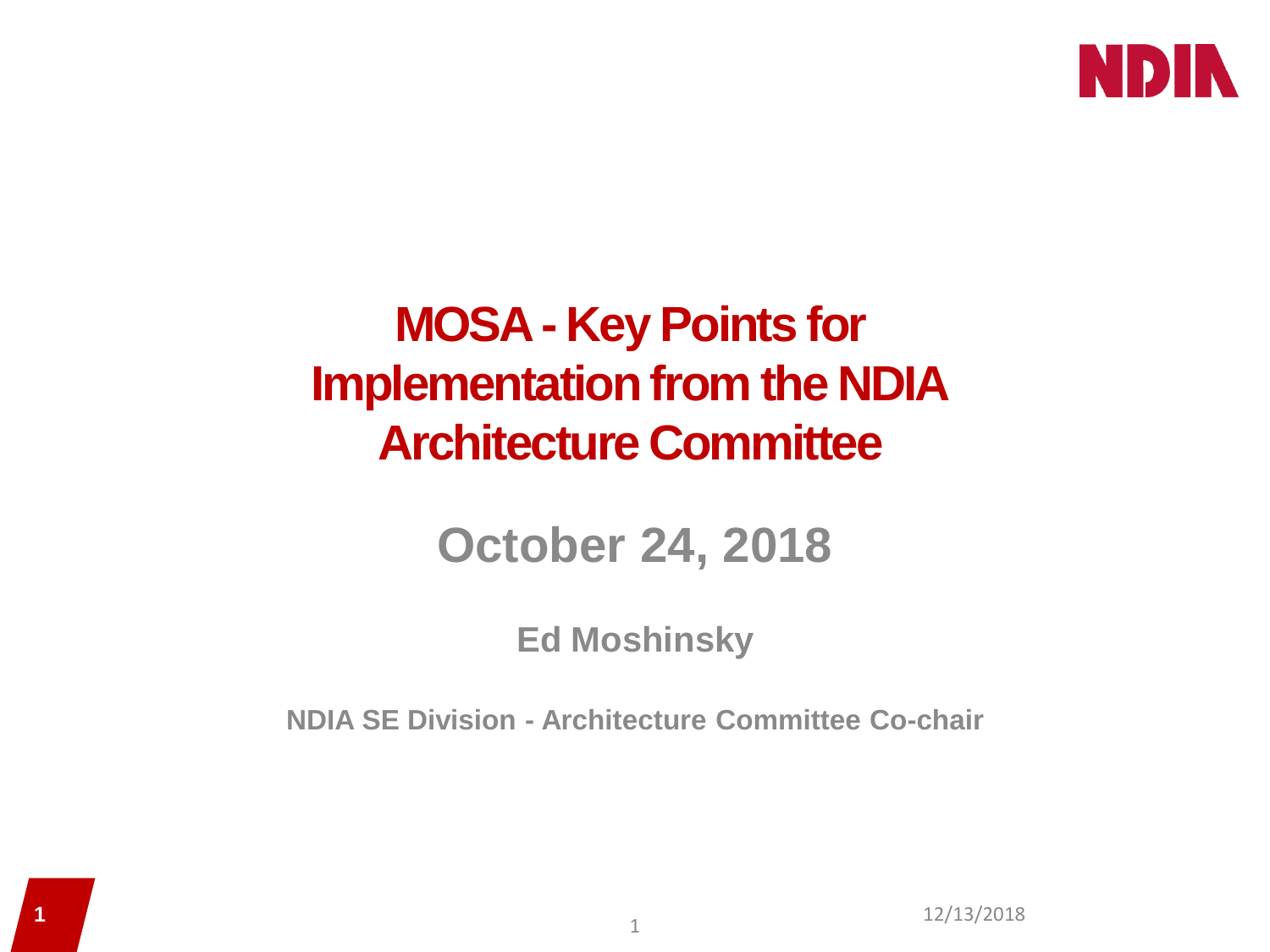



• **Top 10 Committee Recommendations**

– System Group/ Taxonomies Considerations

• **NDIA Architecture Committee Overview**

• **Modular Open Systems Approach (MOSA)**

- -
	-
- Openness of Interfaces
- Architecting for Modularity
- Methodology Concept
- 
- **Key MOSA Concepts and Challenges**
	-
	-
	-

– Overview and Drivers



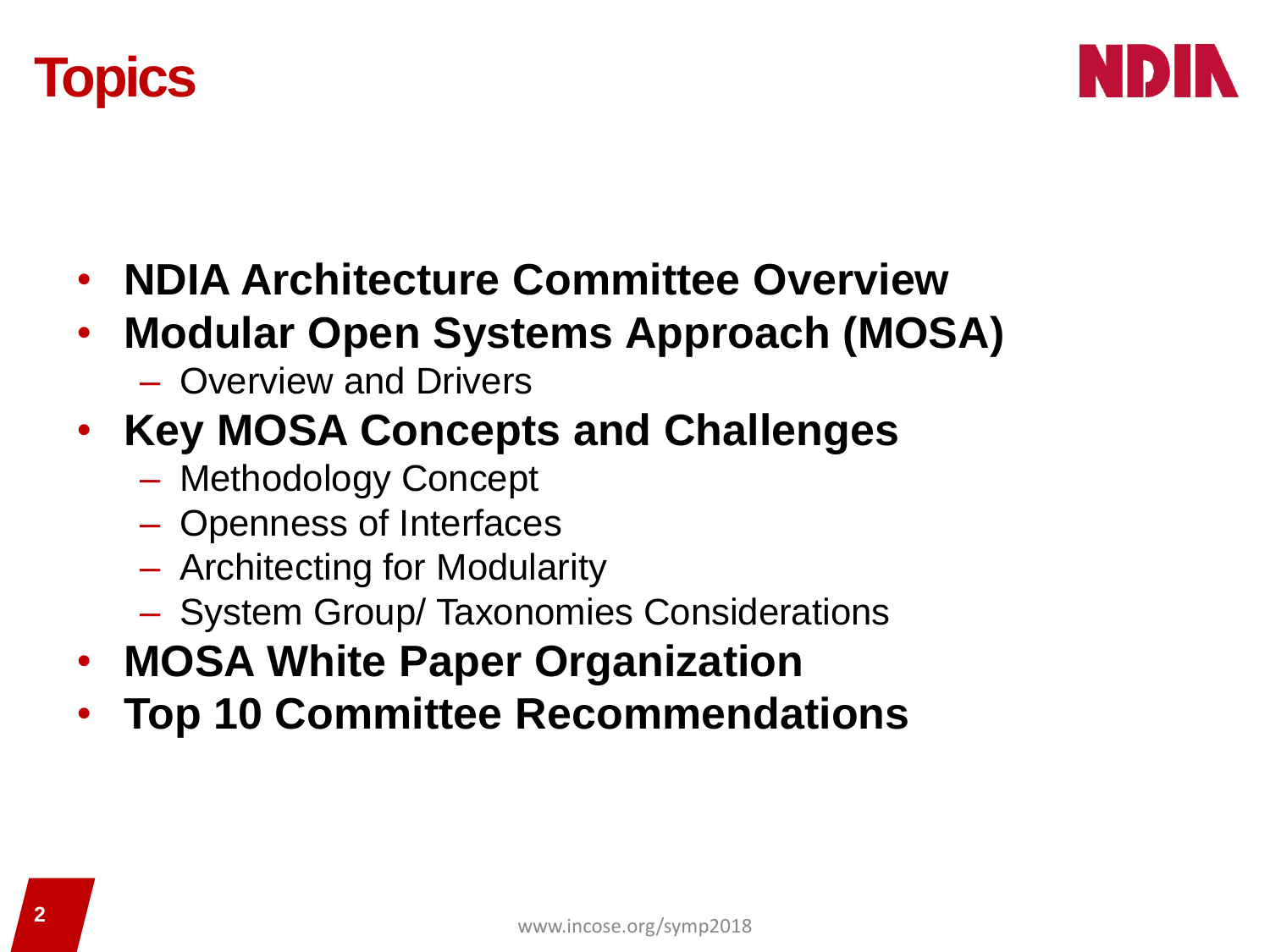## **NDIA Architecture Committee Overview**

#### • **National Defense Industrial Association (NDIA)**

*"Promotes the best policies, practices, products and technology to build a more responsive and collaborative community in support of defense and national security"*

- **NDIA SE Division (org chart)**
- **Architecture Committee - key focus on MOSA**
	- MOSA white paper to be published in coming months; co-authors are welcome to ioin
	- This presentation captures key points from the Committee's work

#### *National Defense Industrial Association* **SYSTEMS ENGINEERING DIVISION**

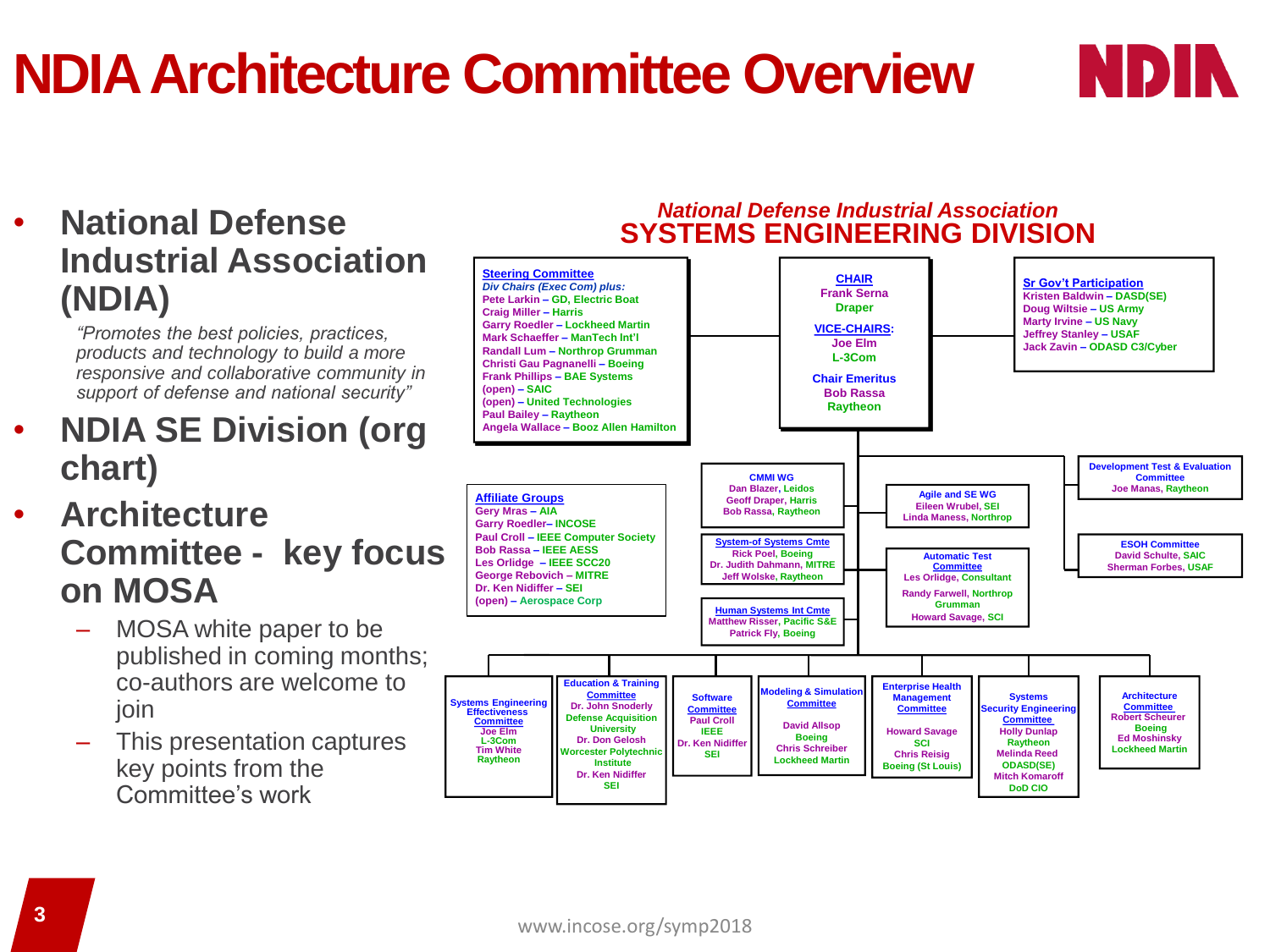## **Modular Open Systems Approach (MOSA)**

**Objective: To design systems with highly cohesive, loosely coupled, and severable modules that can be competed separately and acquired from independent vendors**

- **Allows DoD to acquire warfighting capabilities, including systems, subsystems, software components, and services, with more flexibility and competition.**
- **MOSA implies the use of modular Open Systems Architecture, a structure in which system interfaces share common, widely accepted standards, with which conformance can be verified.**

*An integrated business and technical strategy to achieve competitive and affordable acquisition and sustainment over the system life cycle*

Source: *ODASD Systems Engineering website:* [https://www.acq.osd.mil/se/initiatives/init\\_mosa.html](https://www.acq.osd.mil/se/initiatives/init_mosa.html)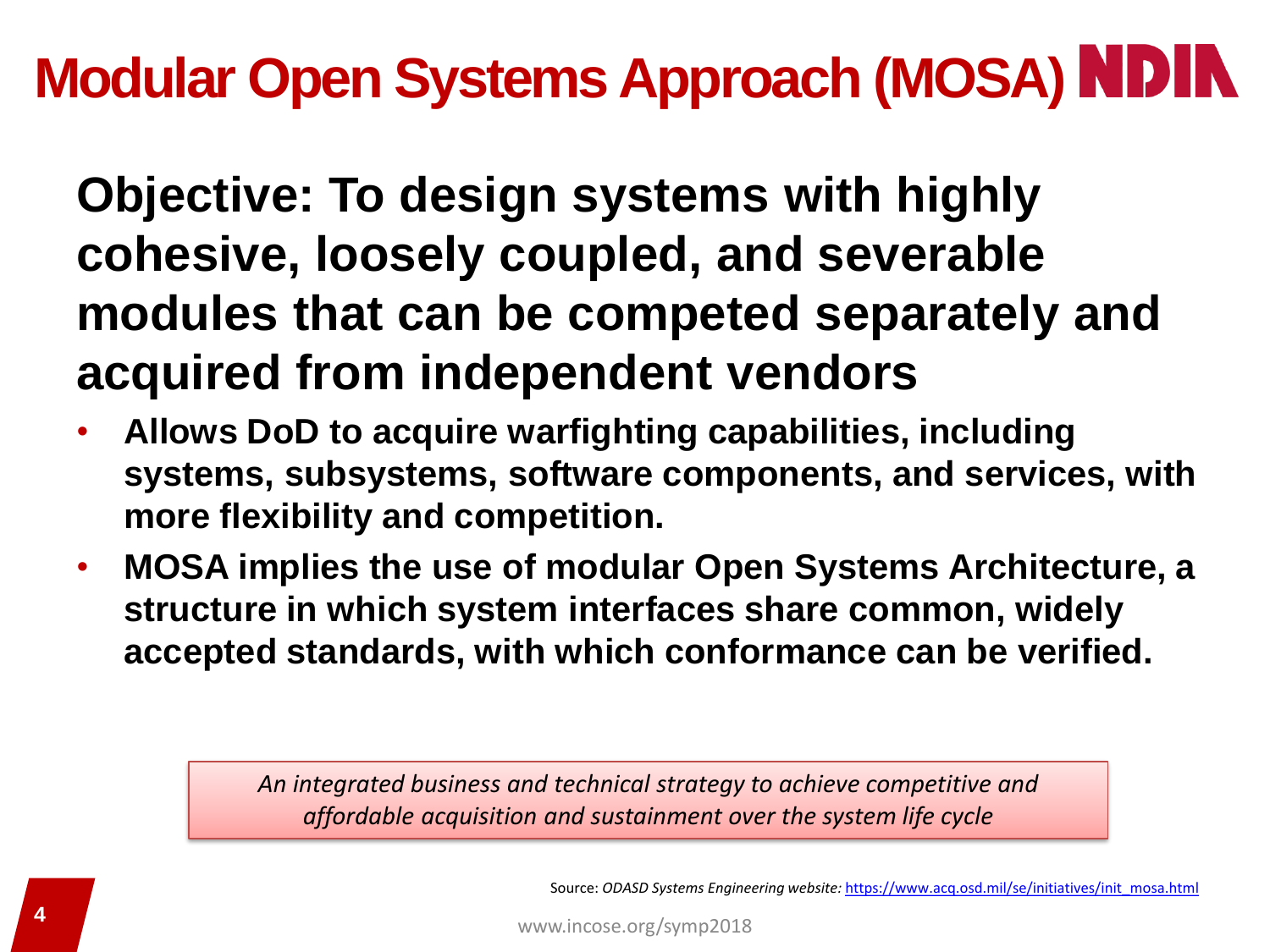# **Drivers for MOSA Implementation**



#### •Acquisition Reform driving Openness into DoD acquired systems

- o National Defense Authorization Act for 2017 requires implementation of MOSA for major DoD acquisitions by 2019
- •DoD is implementing on Major

#### Defense Acquisition Programs (MDAP)

- Driven by rapid evolution in technology and threats that require much faster cycle time for fielding and modifying warfighting capabilities
- MOSA can accelerate and simplify incremental deliveries of new capabilities into systems.
- •DoD has developed guidance for acquiring "open" systems

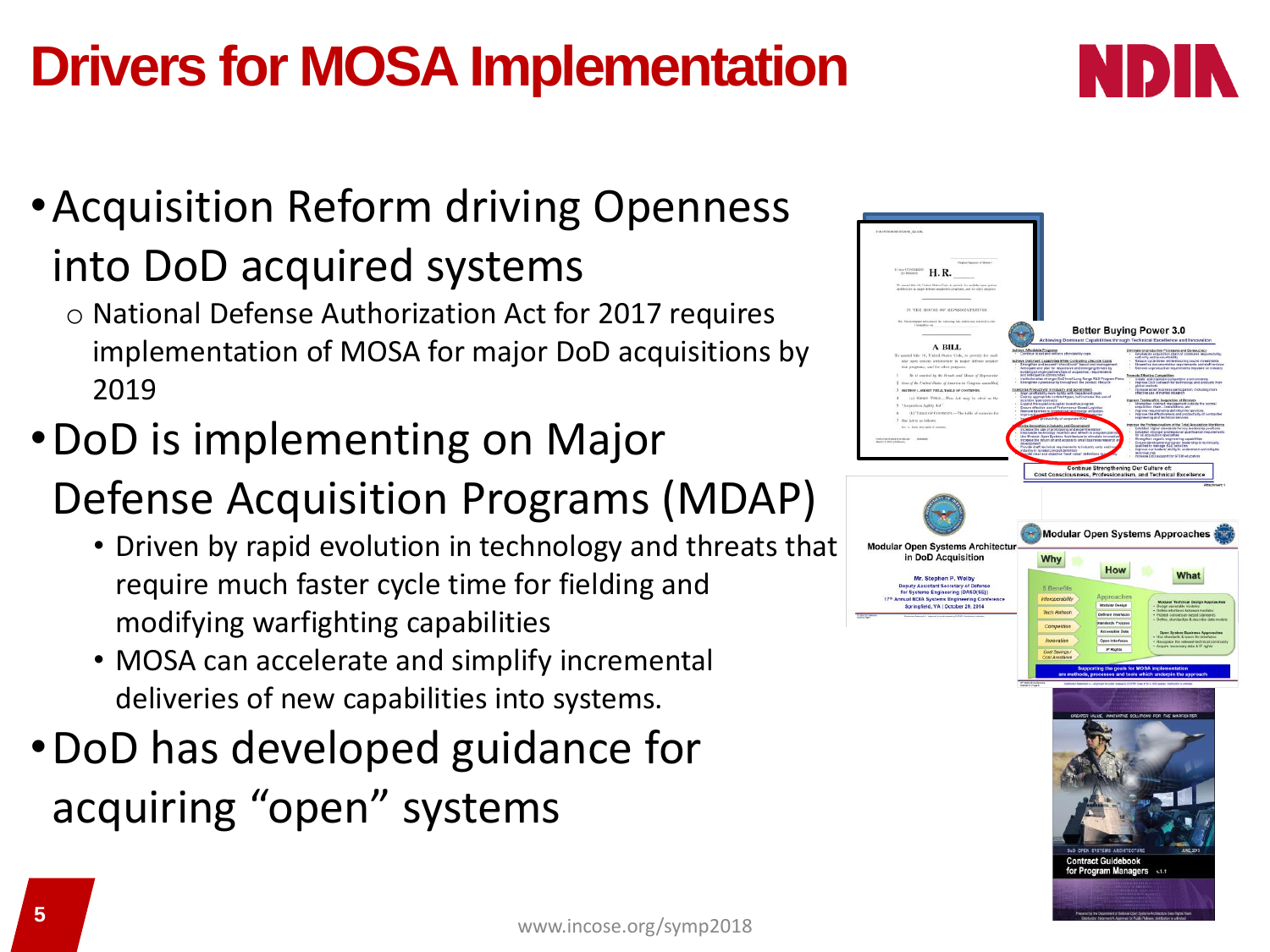## **Key MOSA Concepts and Challenges (1 of 4) NI**

#### **Methodology Concept – Acquiring/ Developing a MOSA solution**

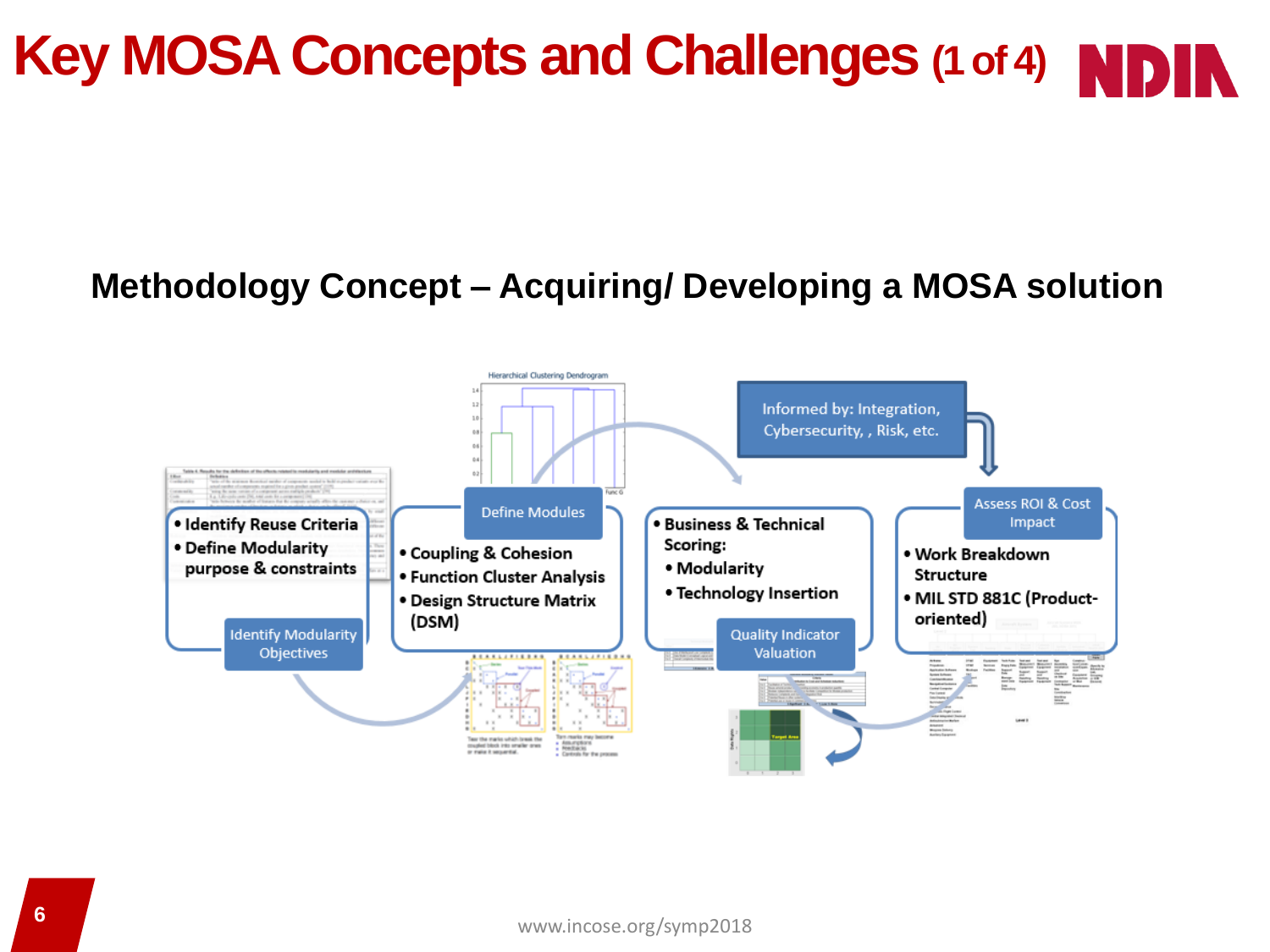## **Key MOSA Concepts and Challenges (2 of 4) NDIN**

### **Openness of Interfaces**

- **Business Aspects of Openness**
	- Intellectual Property (IP) and Data Rights
	- Balancing the Government's desire to own the technical baseline with the Contractors' need to create IP and profits

#### • **Technical Aspects of Openness**

- Interfaces among System Elements
	- Standards-Based *or*
	- Well-Defined/ Fully Disclosed
- **Openness Measures are critical**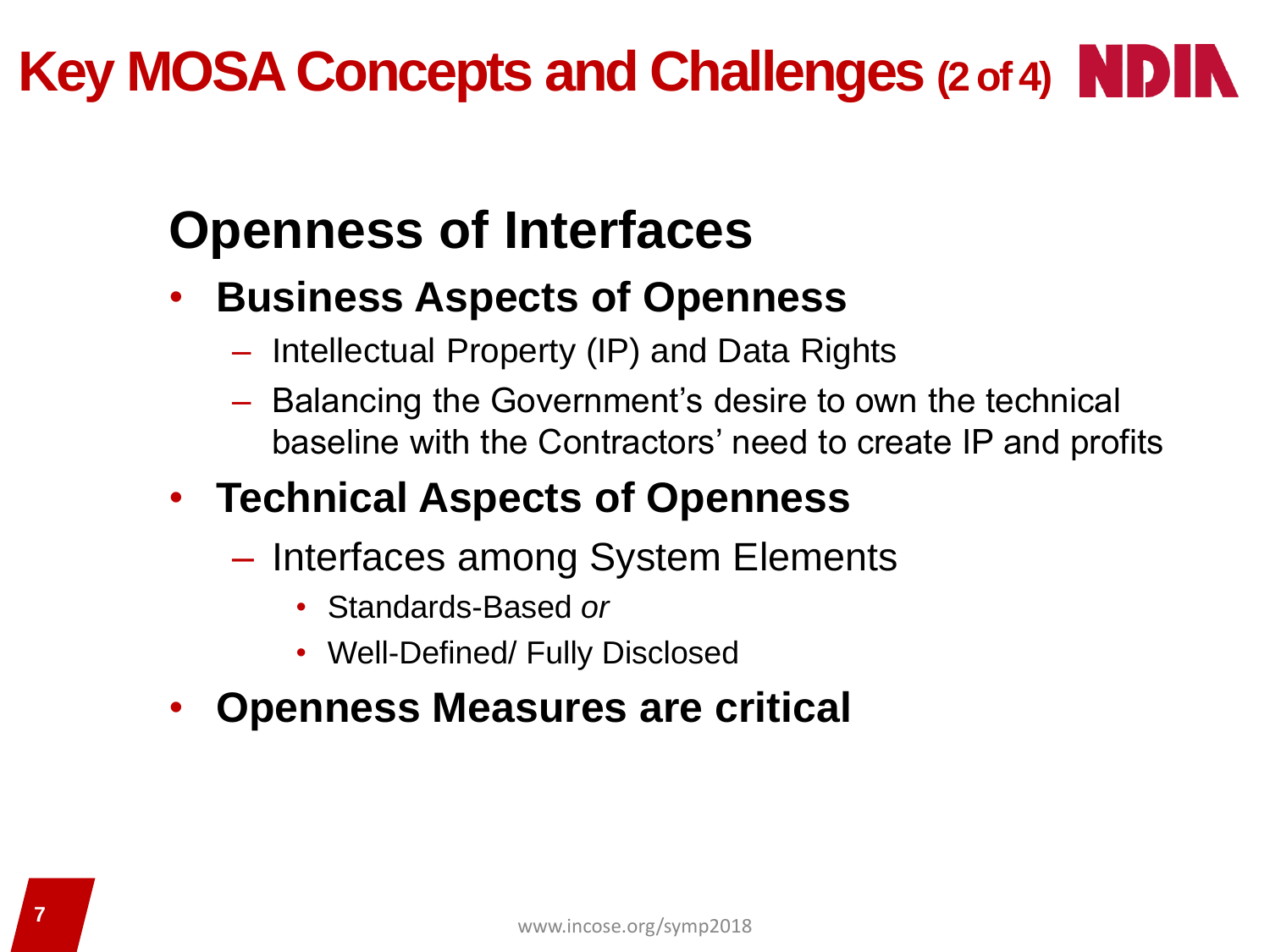## **Key MOSA Concepts and Challenges (3 of 4)**

#### **Architecting for Modularity**

#### • **Iterative & Recursive Architecture Design Process**

– Results in an architecture partitioned into Modules

#### • **Architecture partitioning factors**

- Disciplined definition of functional partitions
- High Cohesion: Minimizing inter-partition dependencies
- Loose Coupling: Functionality can be easily broken away from the rest of the architecture to enable change
- Open Interfaces: Connect the Modules to each other
- Technology insertion opportunities: Enabling ease of change; focus on critical/ most quickly changing areas
- Measures of Cohesion and Coupling; how do we do this?

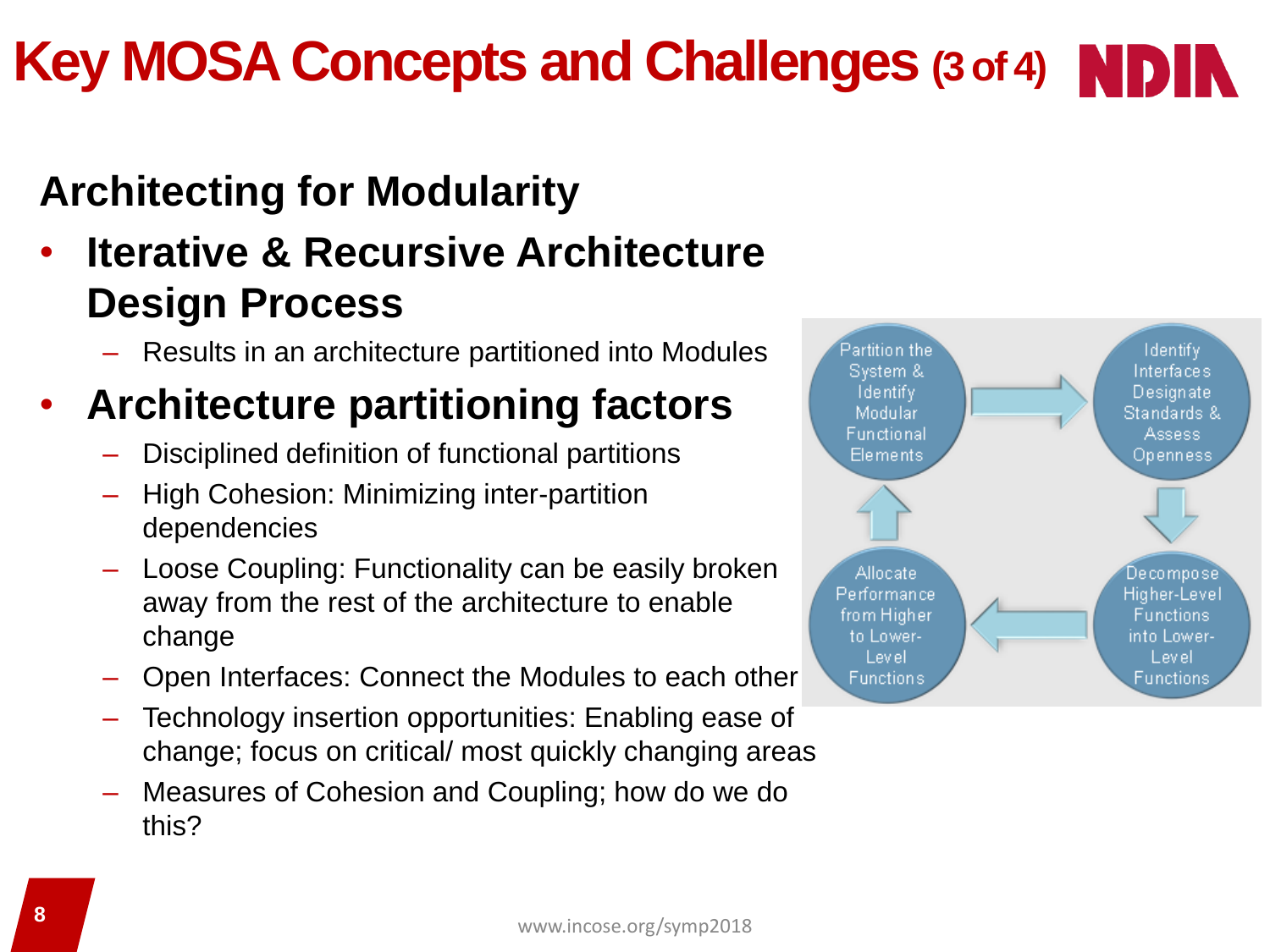#### www.incose.org/symp2018 **<sup>9</sup>**

# **Key MOSA Concepts and Challenges (4 of 4)**

### **System Group/ Taxonomies Considerations**

- **The legislation specifies two different MOSA requirements sets for two different levels of operational systems.** Group 2 – Acquisition Tier example
- **We propose considering MOSA requirements at three tiers or Groups:** 
	- Group 1 Mission Tier (Platform-to-Platform Interfaces)
	- Group 2 Acquisition Tier (Major System-to-Major System Interfaces)
		- Focus on guidance found in Mil-STD 881 *Work Breakdown Structures for Defense Materiel Items*
	- Group 3 Software (Computer Programs)
		- Unique requirements regarding definition of and control of interfaces, partitioning, and modularization;
		- Mil-STD-881 addresses software as CPCIs with the taxonomy to be defined by the designer
		- This is an area requiring further study

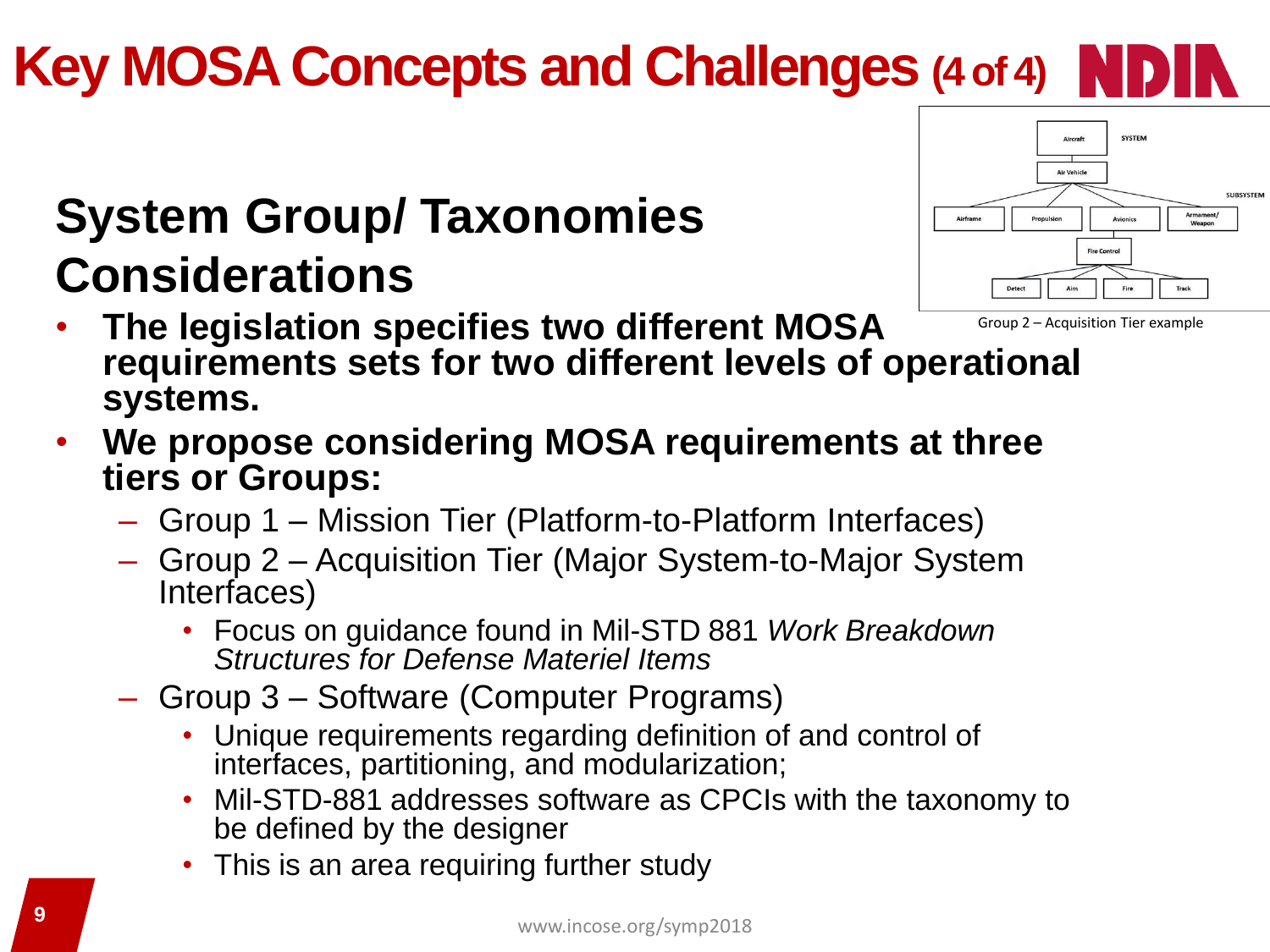## **MOSA White Paper Organization**



- Introduction
- Background/ Overview: Legislative Direction, Key Concepts, Definitions
- Scope
- MOSA Objectives and Perspectives
- MOSA Business Objectives and Realities
- MOSA Acquirer/Supplier Perspectives
- Openness, Technical and Business aspects
- Modularity, Technical and Business Aspects
- System of System (SoS) Considerations
- Related Perspectives & Goals: Digital Engineering Initiatives, Mission Engineering, Government Ownership of the Technical Baseline (GOTB)
- Examples of MOSA-Related Initiatives
- Examples of Existing MOSA full System Implementations
- Conclusions
- Recommendations
- Future Topics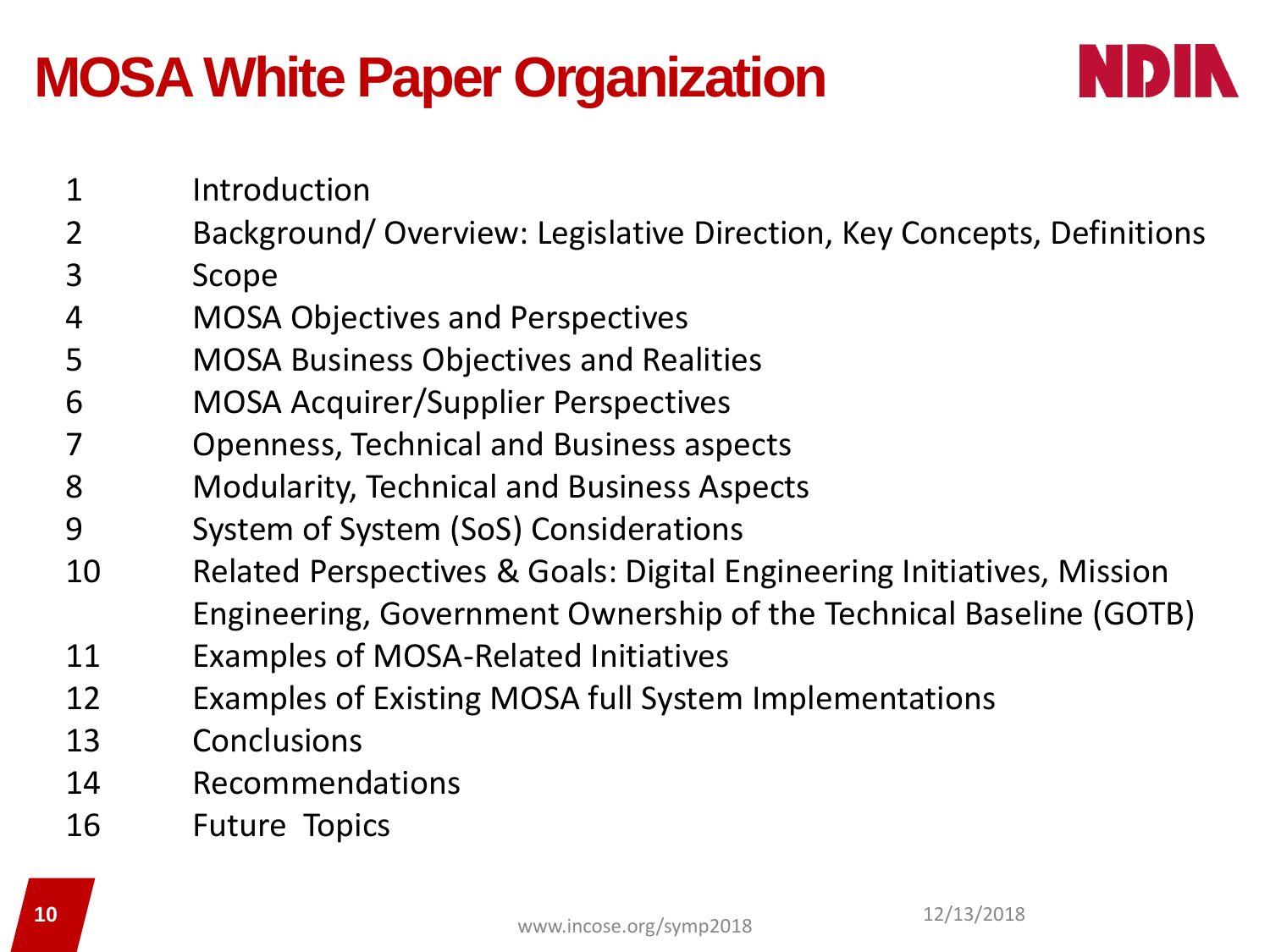## **NDIA Architecture Committee MOSA Recommendations (1 of 10)**



- **1. Understand the Reasons for and Benefits of Applying MOSA. Apply MOSA to:**
	- Avoid cost, such as conditions warranting re-use of existing designs
	- Save cost over a system lifecycle, such as planned system upgrades and functionality improvements
	- Provide significant reductions in development and fielding timelines
	- Provide a defined path for technology refresh and upgrades
	- Provide a basis for more robust competition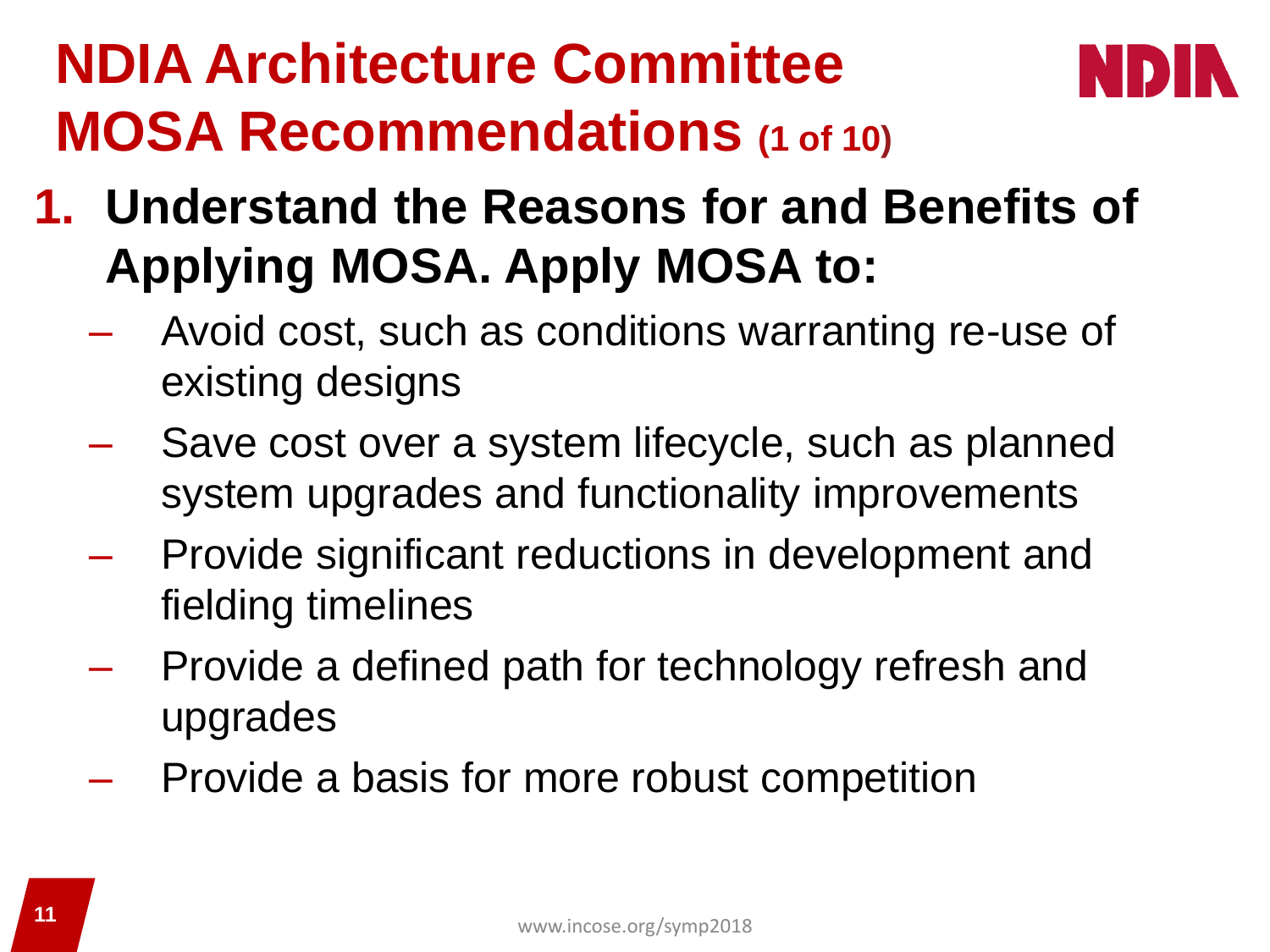## **NDIA Architecture Committee MOSA Recommendations (2 of 10)**



- **2. Define Levels of Detail in the SoS, with MOSA Call-outs Explicitly Made for Each Level of Design**
	- MOSA is highly dependent on the level of design under consideration; i.e. Joint Force level, Service-unique implementation, platform or system level
	- MOSA implementation architecture at a platform level is very different from the MOSA implementation for a detailed design level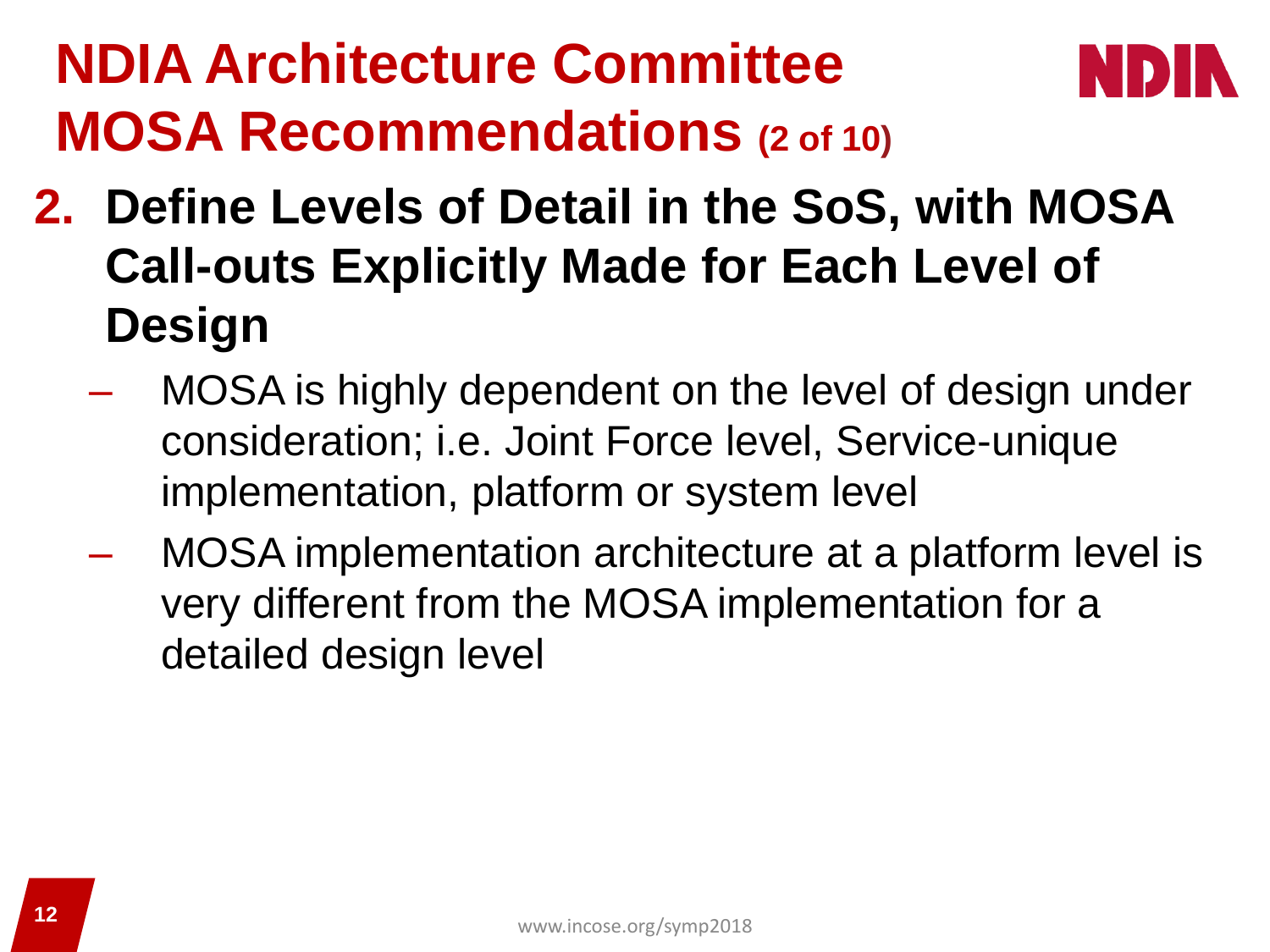## **NDIA Architecture Committee MOSA Recommendations (3 of 10)**



#### **3. Make Initial Acquisition Model Partitioning a Factor in a MOSA Strategy**

- Plan the architectural partitioning of the various system elements with the MOSA Benefits in mind
- Proper MOSA application enables emerging acquisition including Ownership of the Technical Baseline, MBSE, and Acquisition Reference Models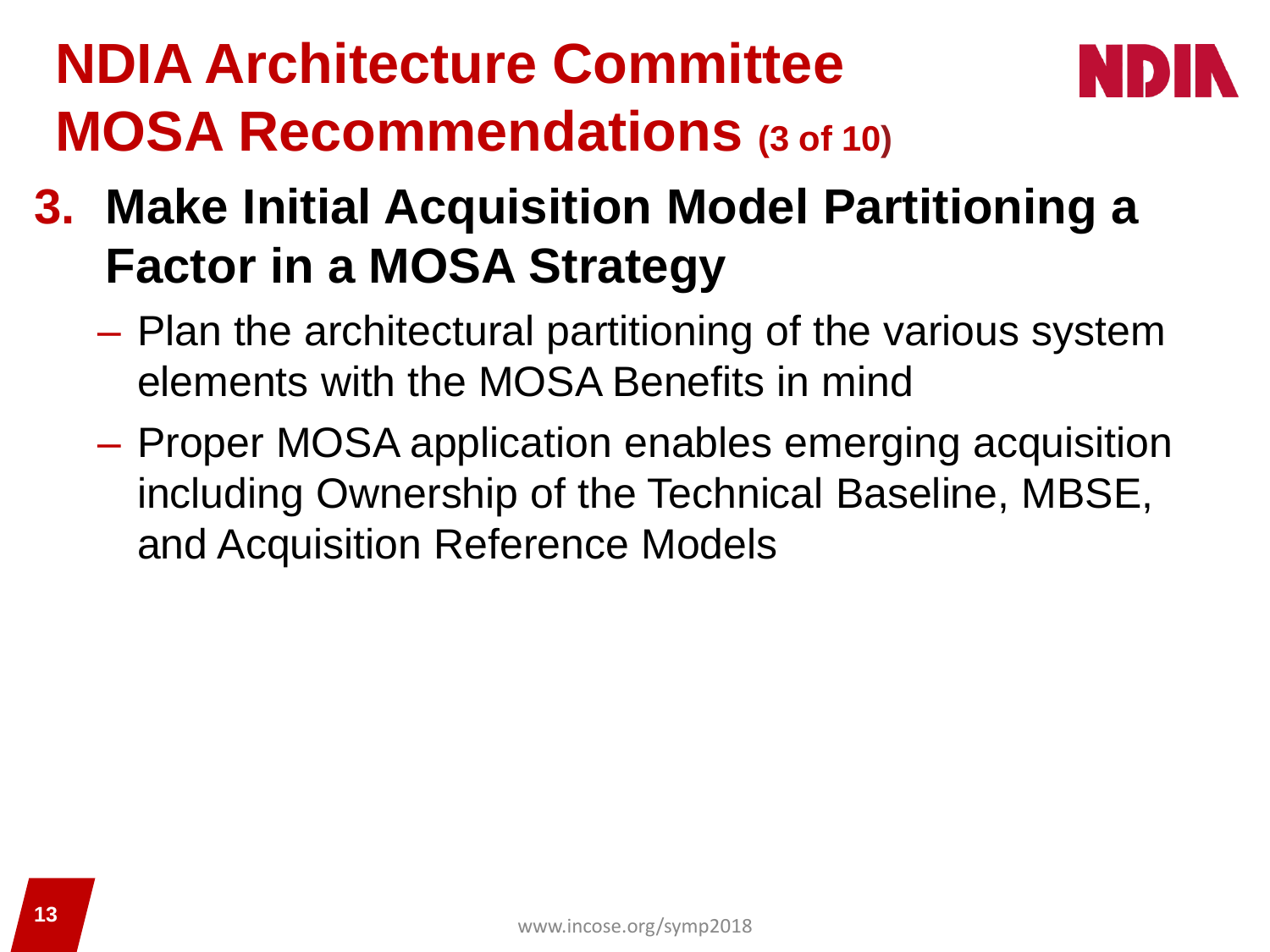## **NDIA Architecture Committee MOSA Recommendations (4 of 10)**



- **4. Incorporate cybersecurity strategy in a MOSA application at the time of initial design, not as a later addition**
	- How the system is architected and "modularized" from the start of a development will establish its robustness against cyber threats.
	- Incorporating cybersecurity techniques at later stages of design; i.e., "bolting them on", misses an opportunity to maximize security effectiveness and threatens the longterm viability of the modular design.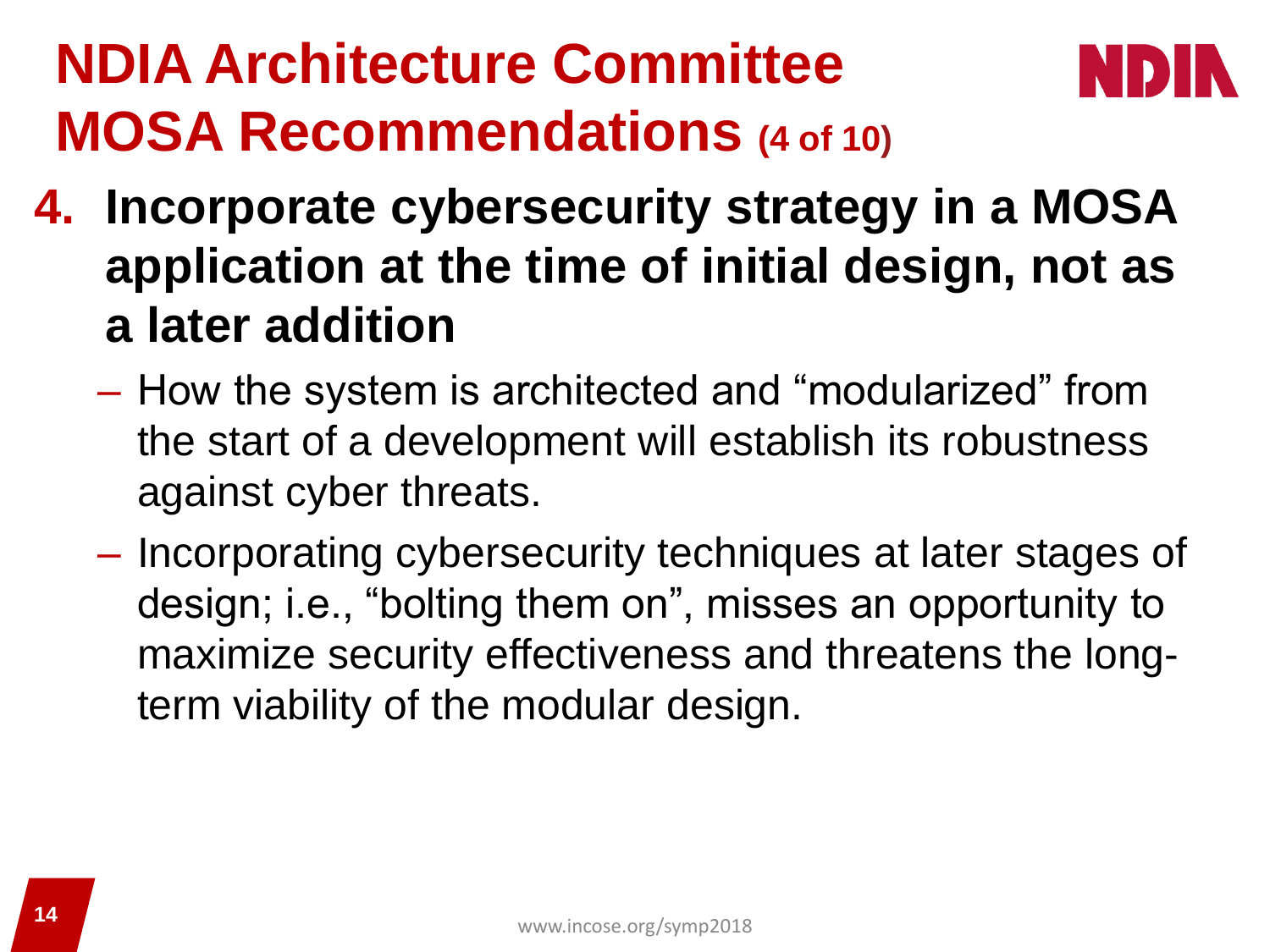## **NDIA Architecture Committee MOSA Recommendations (5 of 10)**



#### **5. Define Interfaces in Terms of MIL-STD-881D Taxonomy Levels of Detail**

- 2 and 3 Digit Level, i.e. Major System Levels. e.g. 4 digit level would be a radar system, air frame, propulsion, power, etc.
- MIL-STD-881D provides essential language and insight into the various major system types and associated design levels of implementation and provides a common taxonomy basis for developing a MOSA architecture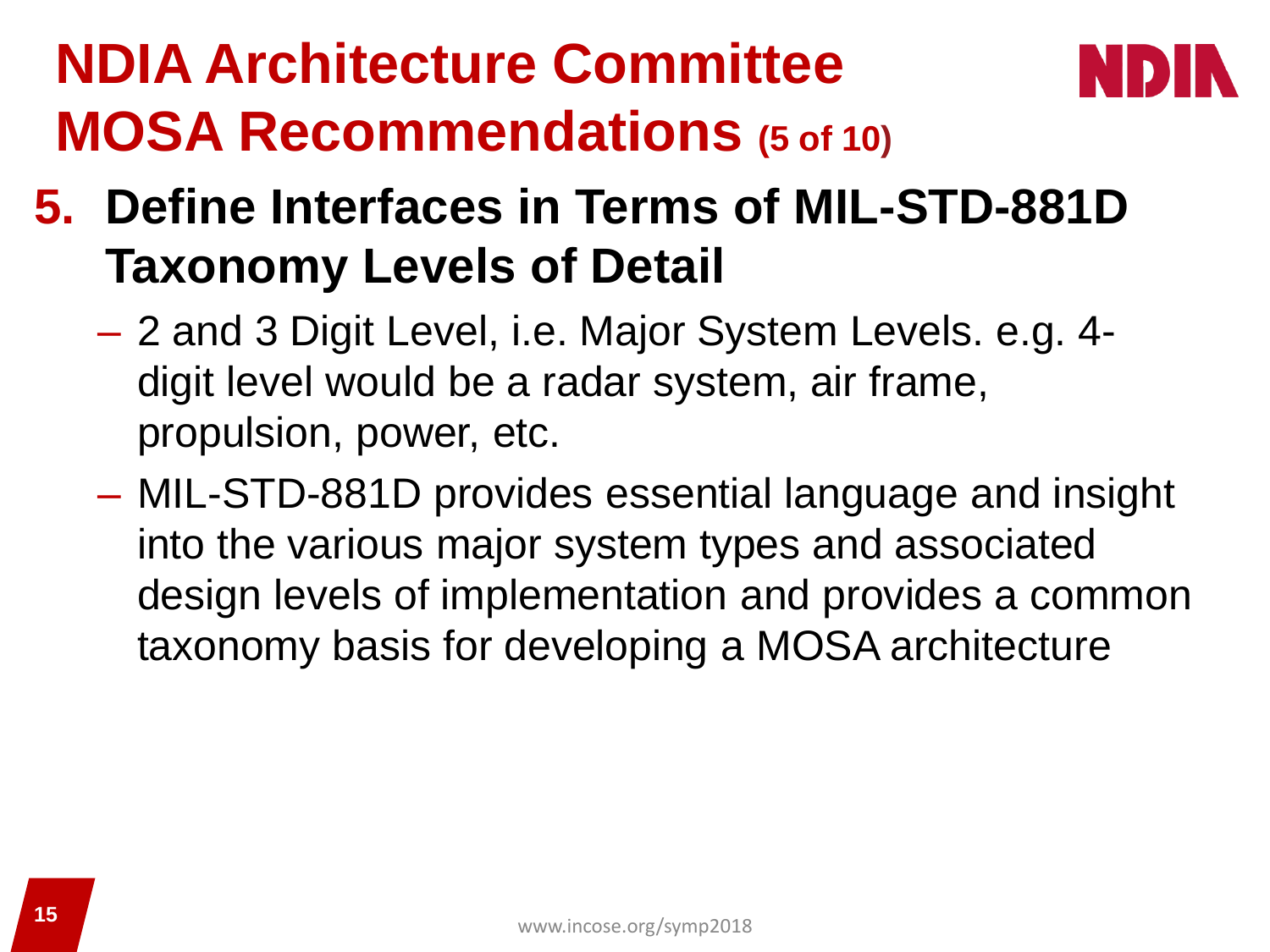## **NDIA Architecture Committee MOSA Recommendations (6 of 10)**



- **6. Incorporate MOSA in Technical Reviews**
	- Reviews should be adapted to examine the satisfaction of MOSA implementation requirements throughout the DoDi-5000.02 Acquisition Management System
	- Technical reviews need to accommodate both acquirer perspectives and supplier perspectives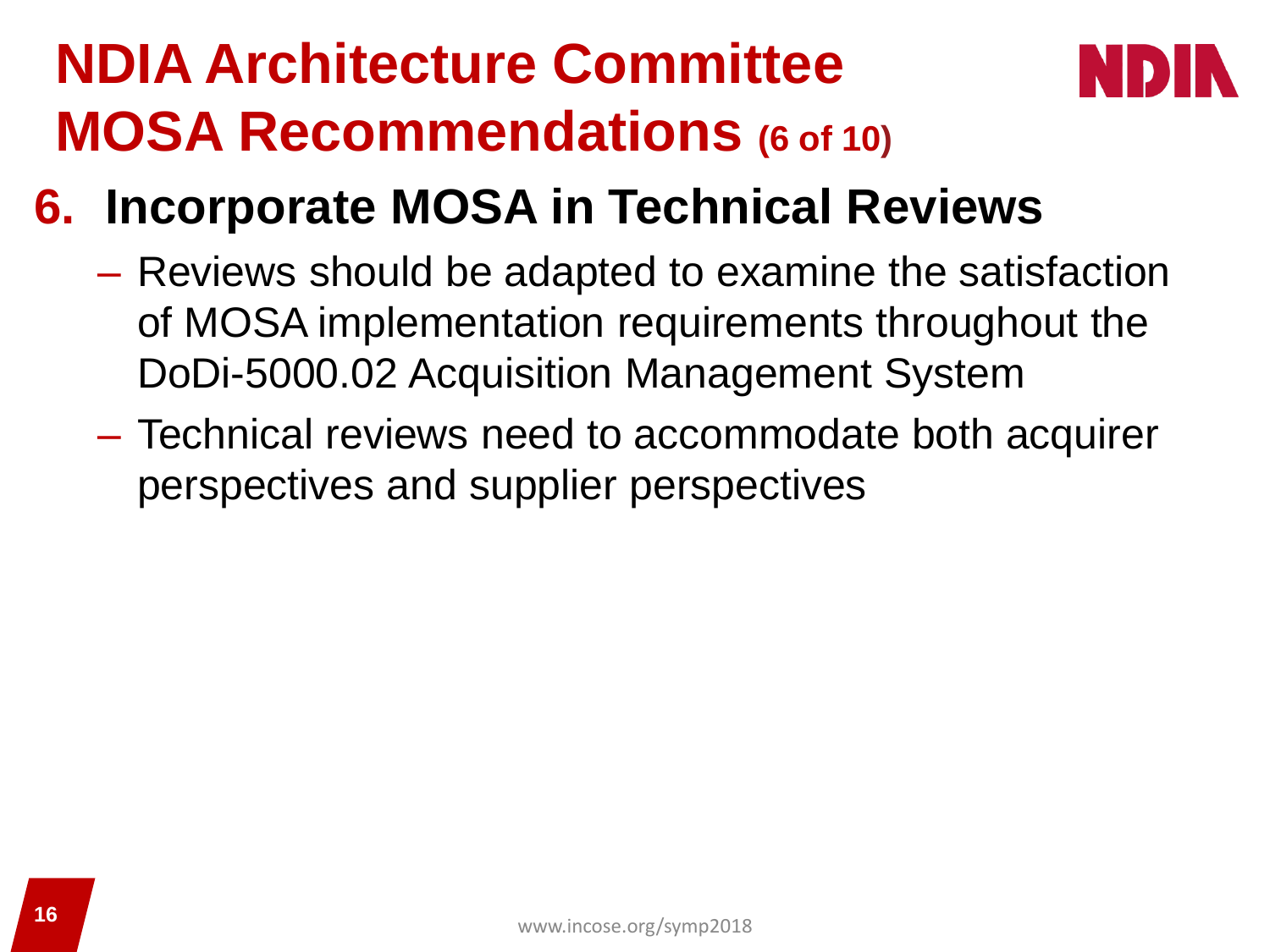## **NDIA Architecture Committee MOSA Recommendations (7 of 10)**



- **7. Program managers and engineers should recognize and track the design disclosure of common modules at the various levels of functional design and allocation**
	- MOSA attributes evolve along with the technical solution's maturation; modules appear at different levels of the architecture
	- These attributes must be tracked across the system development lifecycle; MBSE should enable this process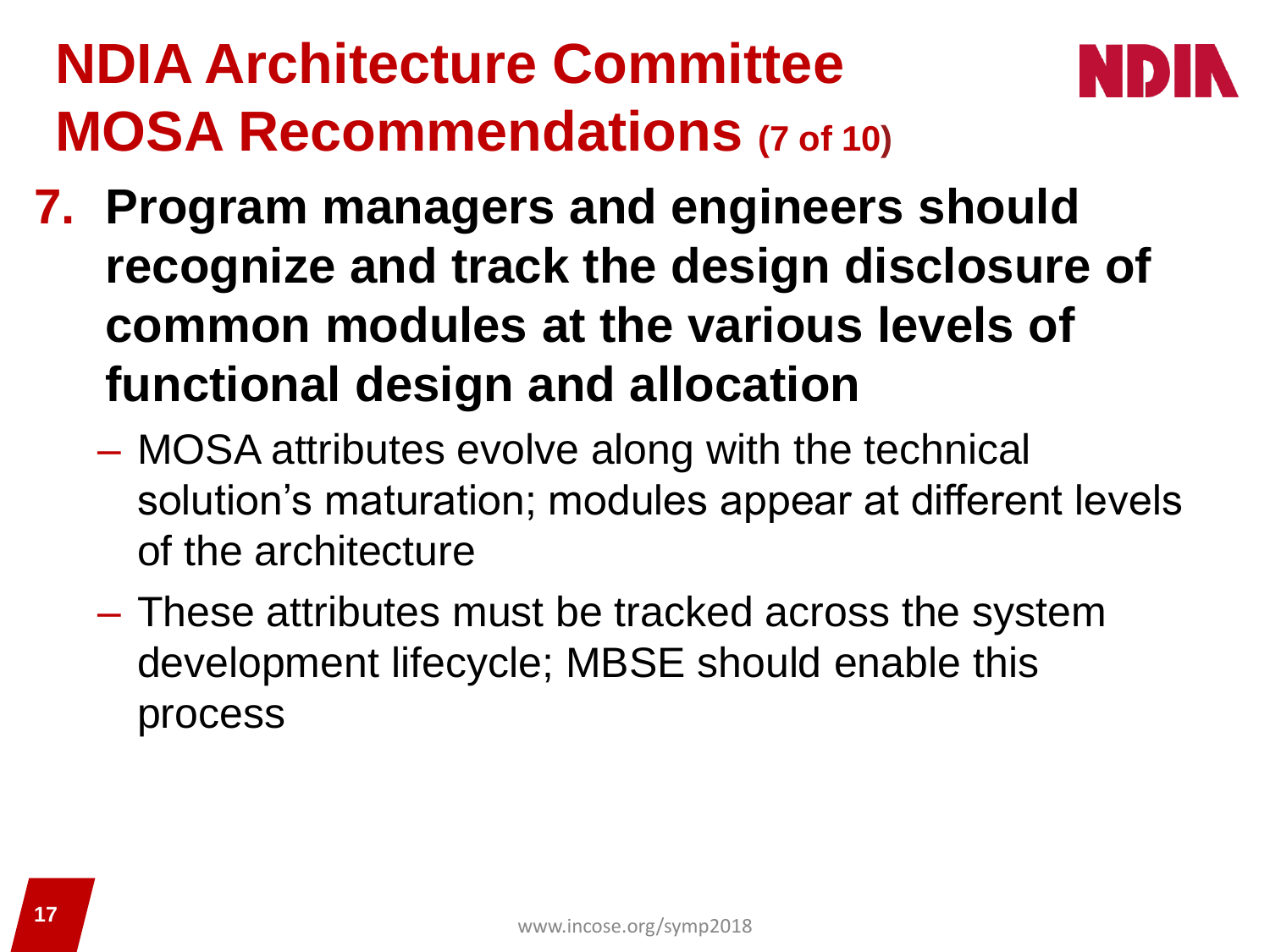## **NDIA Architecture Committee MOSA Recommendations (8 of 10)**



- **8. Maintain a library of MOSA-compliant designs as a part of an Architectural Standard "Shared Library"**
	- As MOSA compliant systems are developed, they should be made available for reference
	- Design attributes should include the system architecture model as well as the ICDs and standards for the open interfaces
	- Benefits include speeding a subsequent system's development time and increased competition across industry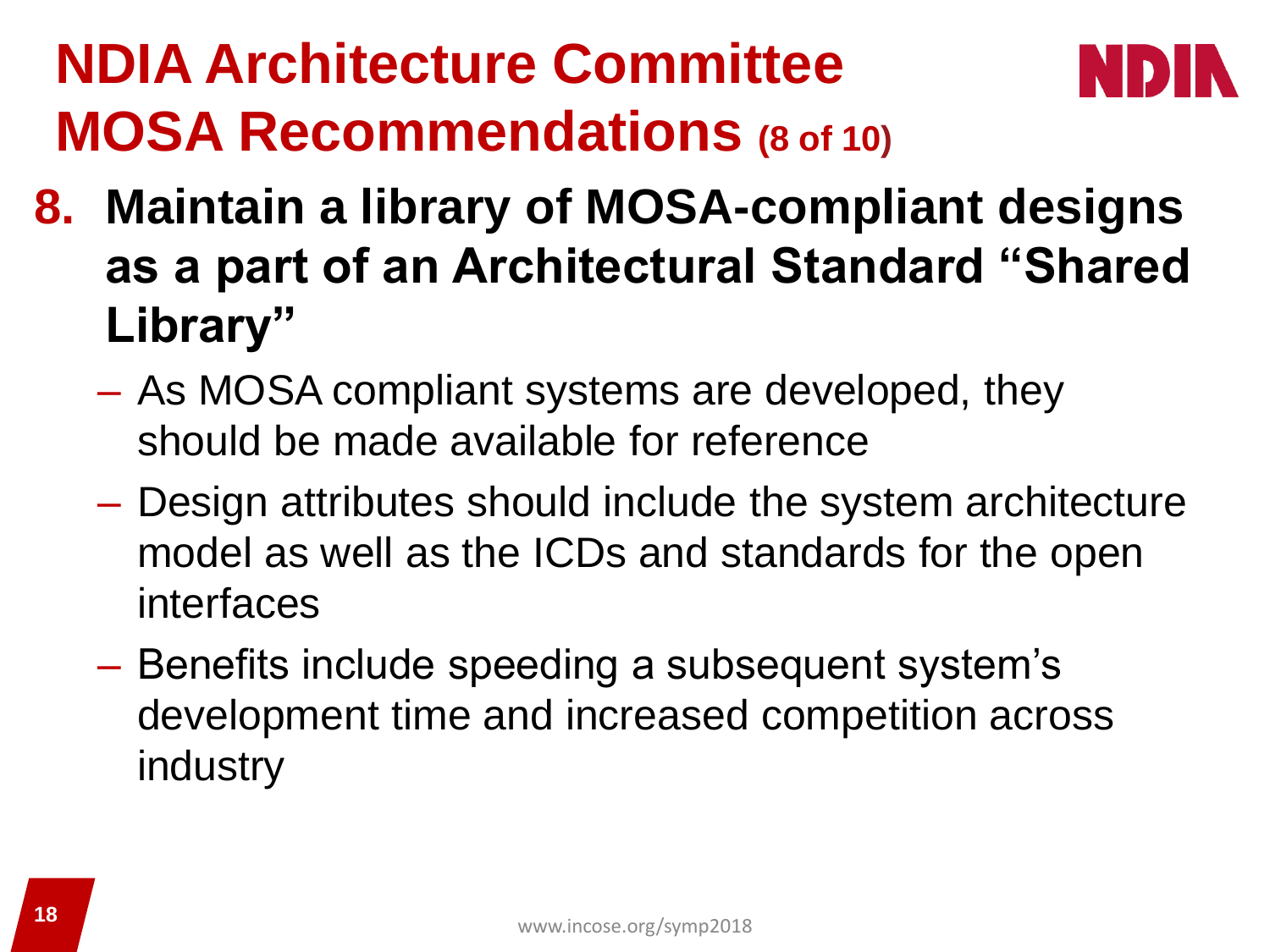## **NDIA Architecture Committee MOSA Recommendations (9 of 10)**



### **9. Produce Guidance Describing Use of Taxonomies**

- Taxonomies should be consistent with 881D and provide structure for defining the MOSA partitioning
- Taxonomies should be developed by the acquiring organization and provide guidance for modularity principles to be used
- Lower level taxonomies and functional analysis should be completed by suppliers, defining modularity and reusability to be incorporated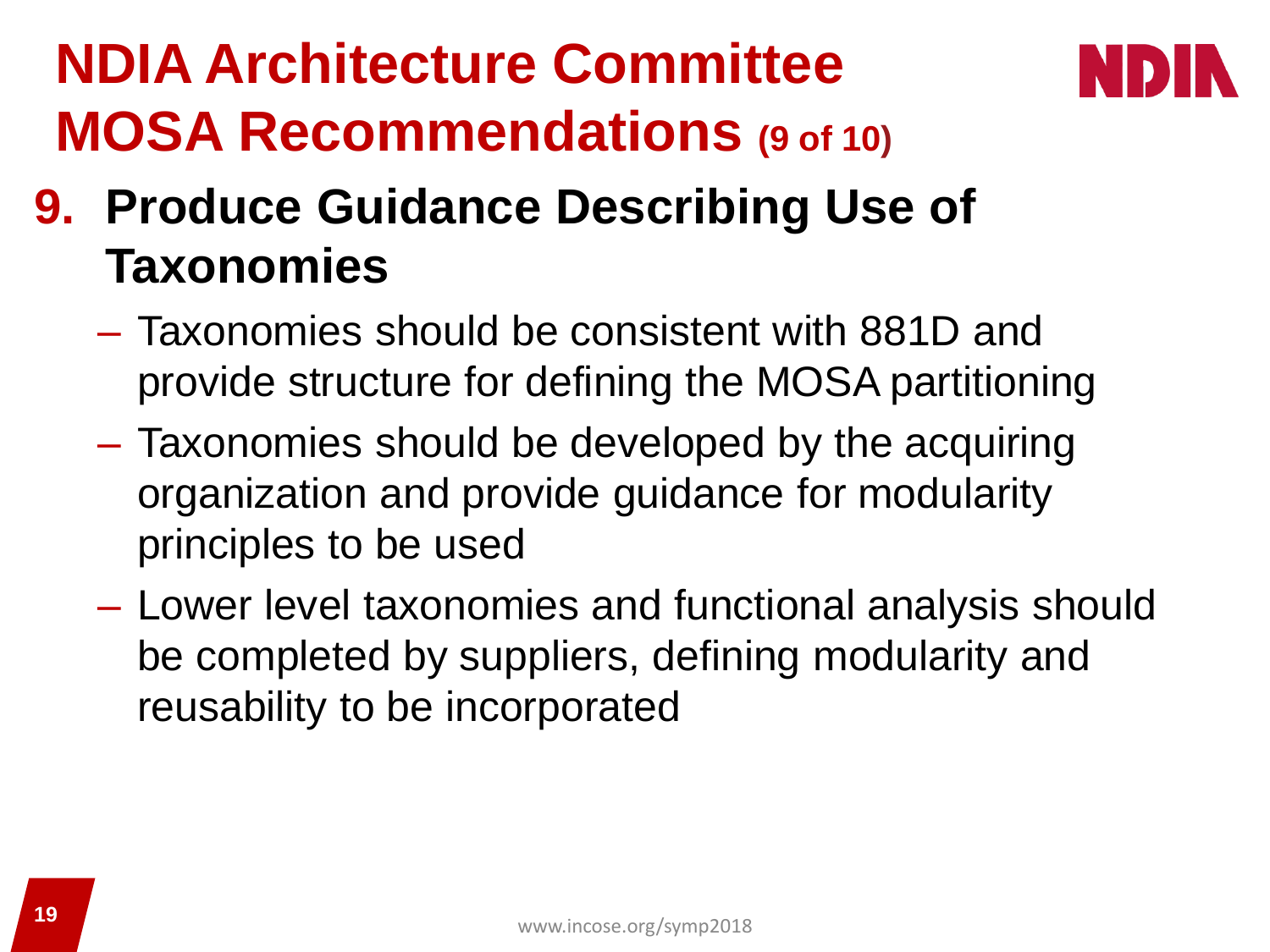## **NDIA Architecture Committee MOSA Recommendations (10 of 10)**



#### **10.Consider Incentives for Implementing MOSA in order to Facilitate Acceptance by Acquirers and Suppliers**

- Implementing MOSA will benefit the acquisition system but requires a culture change
- Resistance to change may come from both acquirers and suppliers
- Incentives, both positive and negative, should be considered to help overcome resistance to change and the perceived risks of implementing a new approach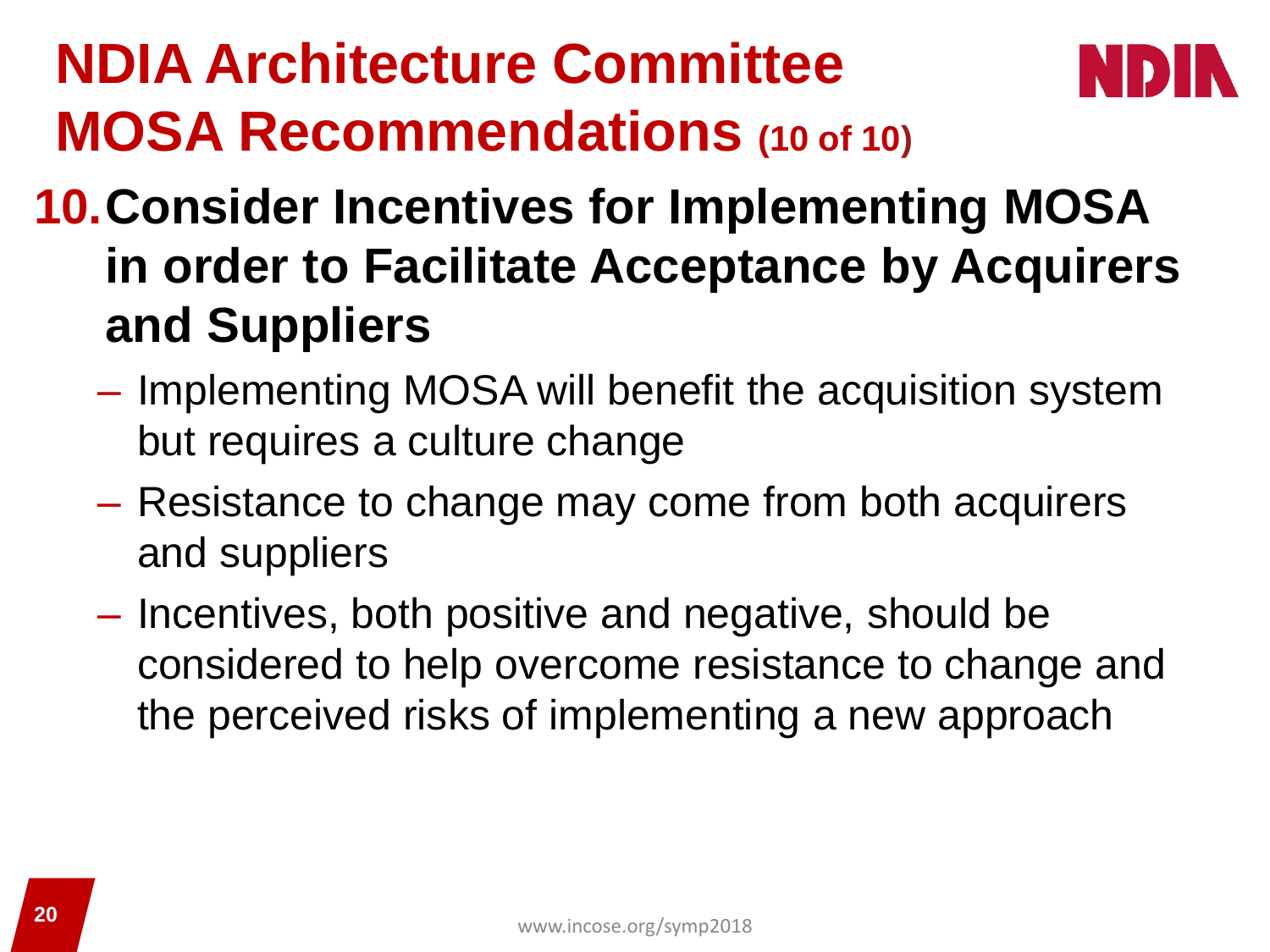

#### *Questions?*

www.incose.org/symp2018 **<sup>21</sup>**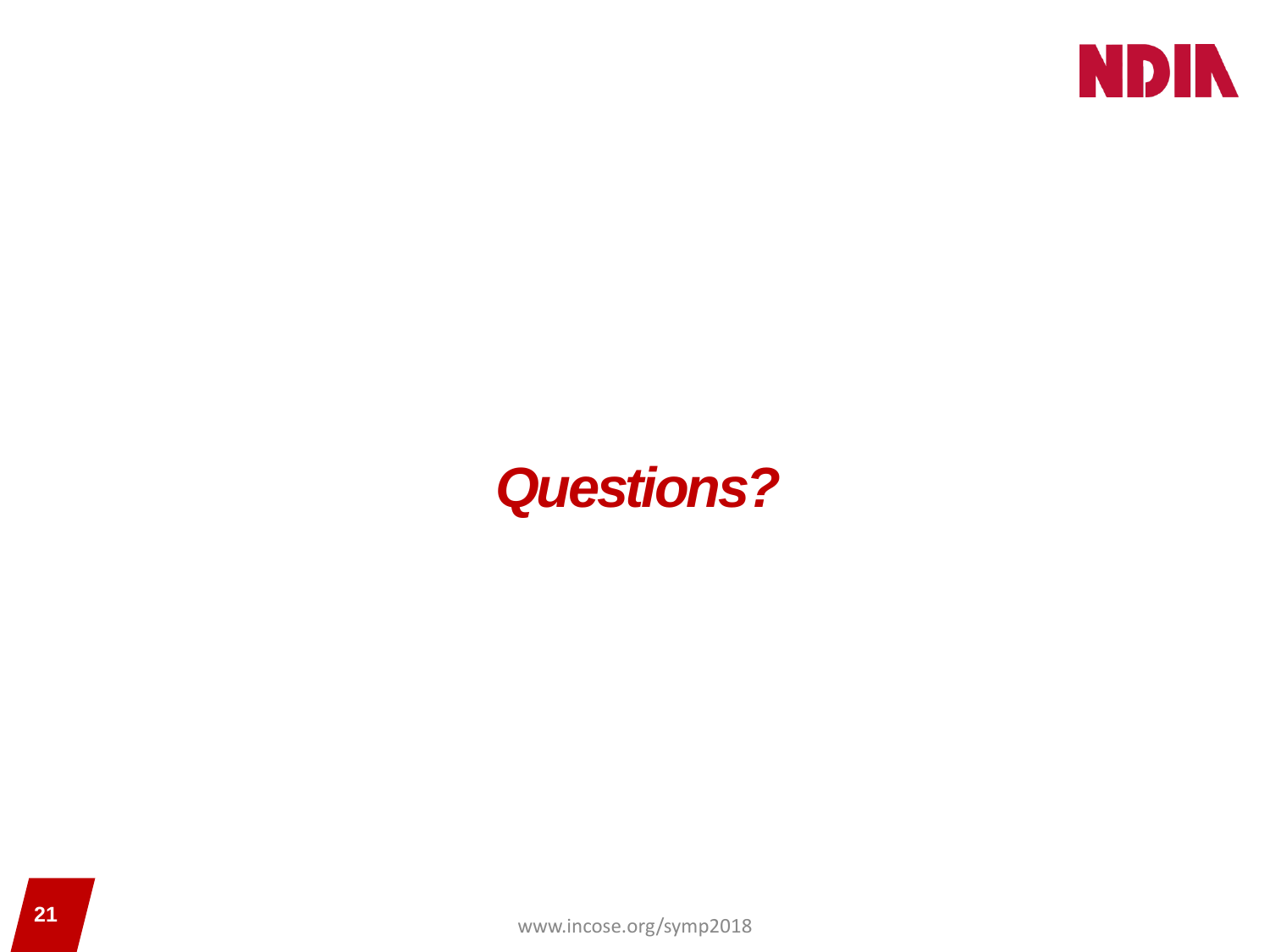

#### *Backup*

www.incose.org/symp2018 **<sup>22</sup>**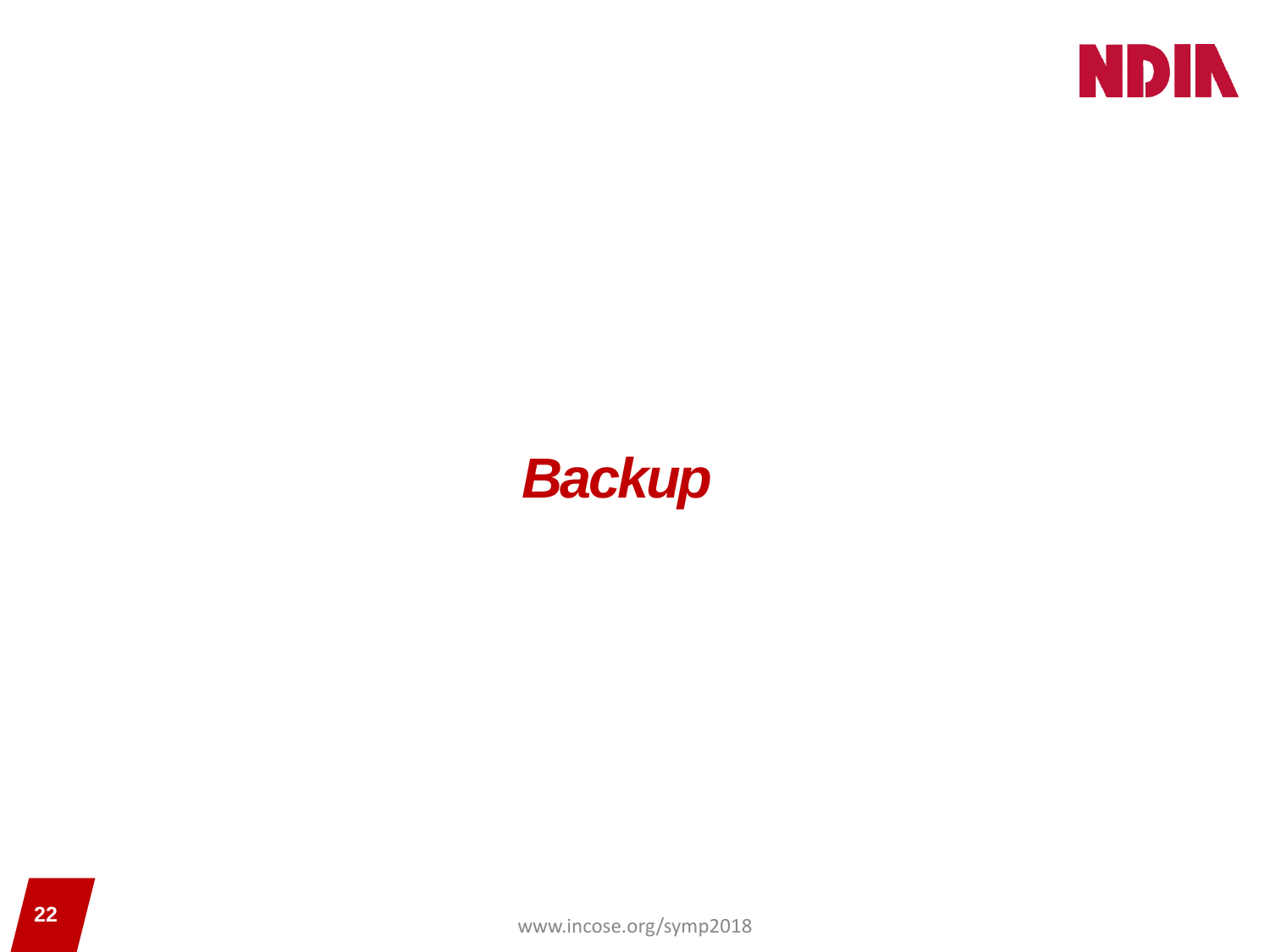#### **About the Presenter**





**Ed Moshinsky Systems Engineering & Architecture Leader Lockheed Martin Space** *Co-Chair, NDIA Architecture Committee*

Ed Moshinsky is a senior Systems Engineering and Architecture leader with Lockheed Martin Space in Valley Forge Pennsylvania. Ed has 34 years of experience across the development lifecycle of complex software and hardware systems. Most recently, Ed leads key strategic technical initiatives and new business imperatives as a lead system architect.

During his career, Ed has worked across a diverse set of disciplines and has held key leadership positions as a program manager, chief engineer, chief architect, capture manager, operations manager, and even did a tour as a Human Resources director. Over the past several years, Ed has focused on enabling SE processes through the application of Enterprise Architecture, Model-Based Systems Engineering, Open Systems Architecture, and Enterprise Data Analytics.

**23** 12/13/2018 Ed is active in the NDIA SE Division, serving as Co-Chair for the Architecture Committee. He has also been an active leader in INCOSE, and has served as director for the Delaware Valley INCOSE chapter. Ed holds a BS in Mechanical Engineering and an MBA from Penn State University, as well as a masters in Enterprise Architecture & Governance from Stevens Institute of Technology.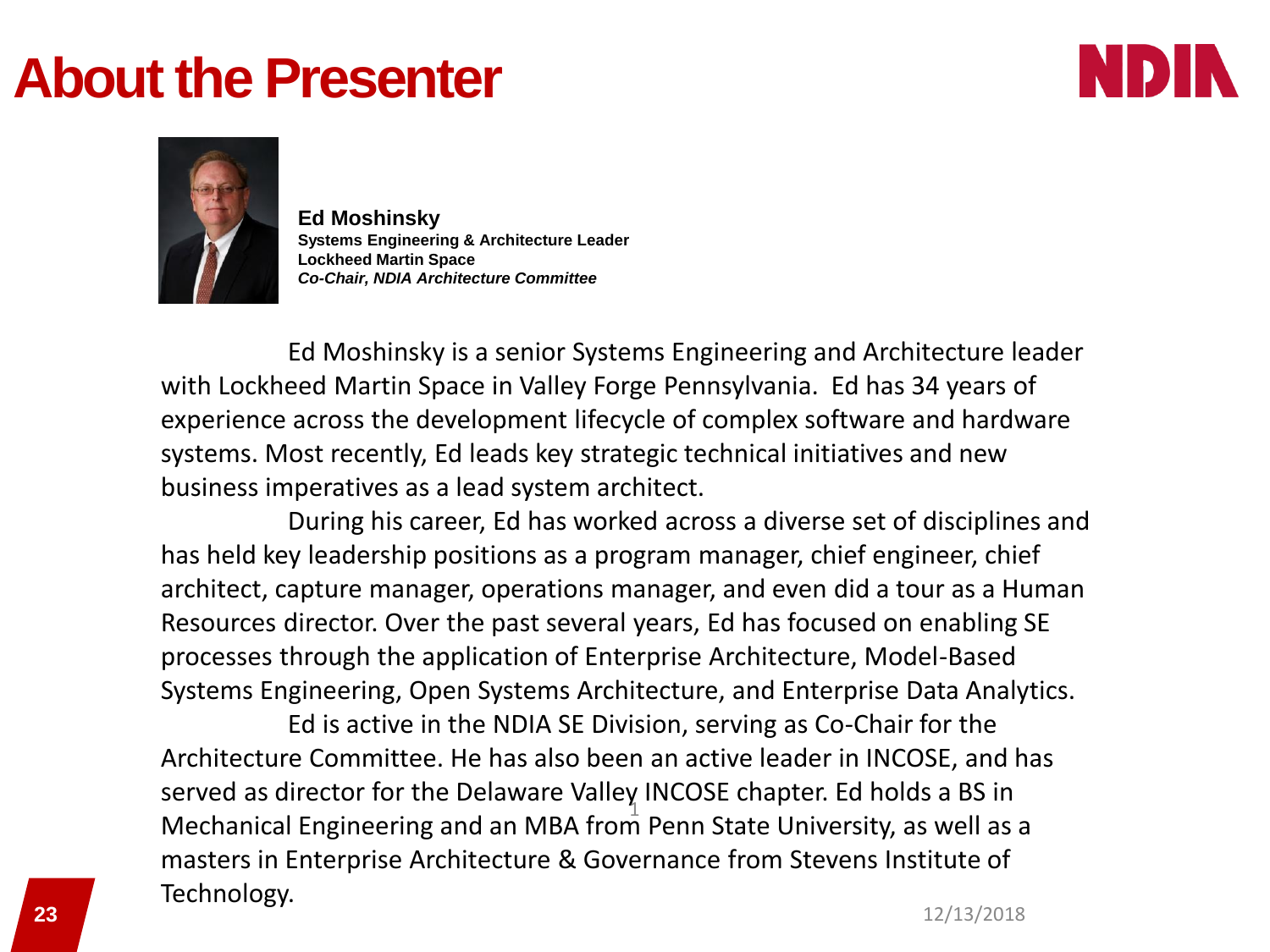



19th NDIA SE Conference 10/26/2016 | Page-6

Distribution Statement A - Approved for public release by DOPSR. Case # 16-S-2892 applies. Distribution is unlimited.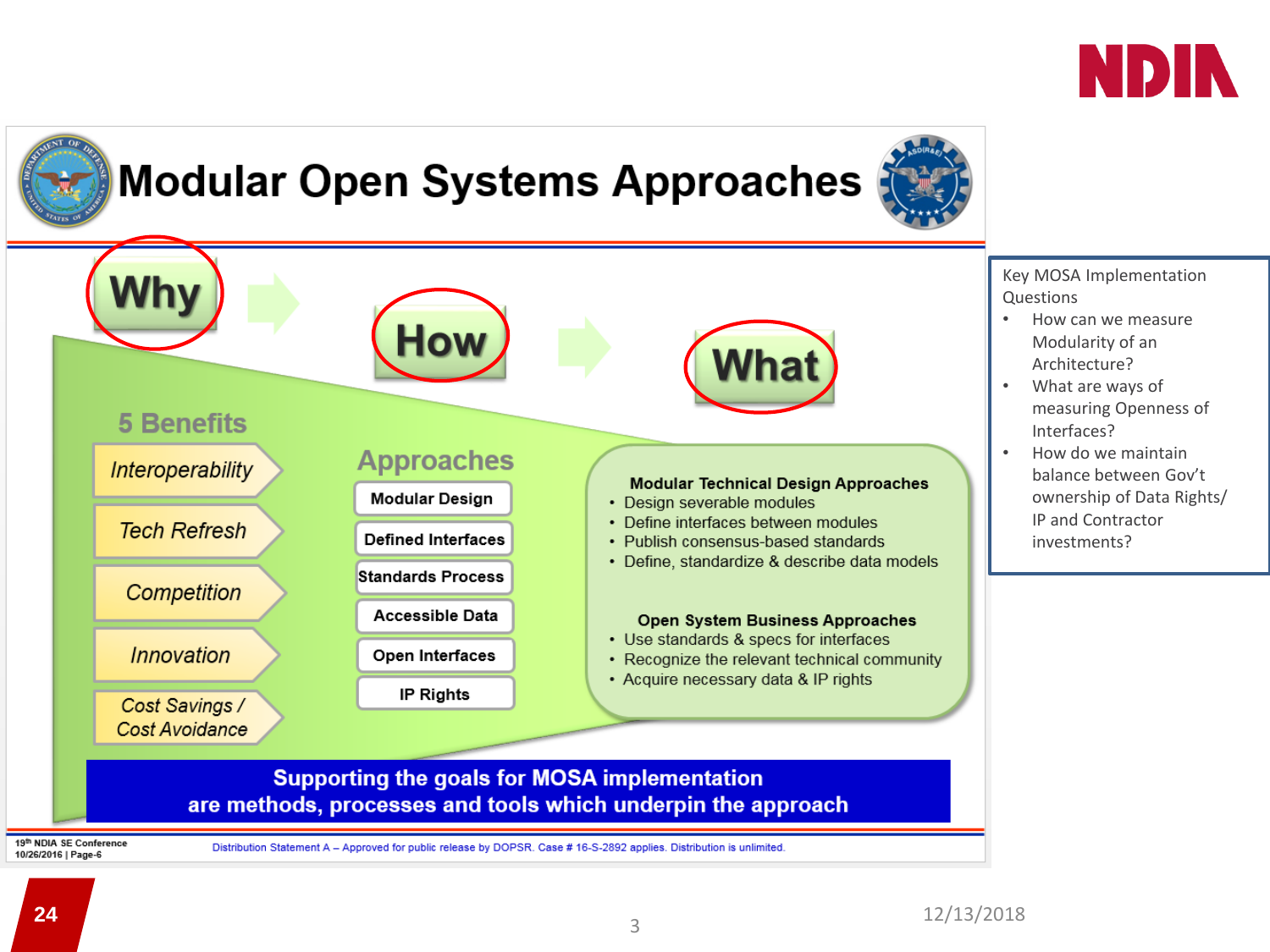

#### **An Approach to Measuring Openness of Architectural Interfaces**

#### Technical Openness Values

| Value                   | Criteria                                                                                 |
|-------------------------|------------------------------------------------------------------------------------------|
| $\overline{\mathbf{3}}$ | Commercial or DoD Standard                                                               |
| 2                       | Fully disclosed with well-defined and documented design<br>(e.g., program interface ICD) |
| 1                       | Proprietary interface with good documentation (e.g., MS<br>API <sub>s</sub> )            |
| $\bf{0}$                | Undisclosed Proprietary interface                                                        |

#### Horizontal Axis Vertical Axis 3 Data Rights<br> $\frac{1}{2}$  $\sqrt{2}$ **Target Area**  $\overline{0}$  $\overline{0}$  $\overline{1}$  $\overline{2}$ 3 **Technical** 5

#### Business (Data Rights) Openness Values Value Criteria



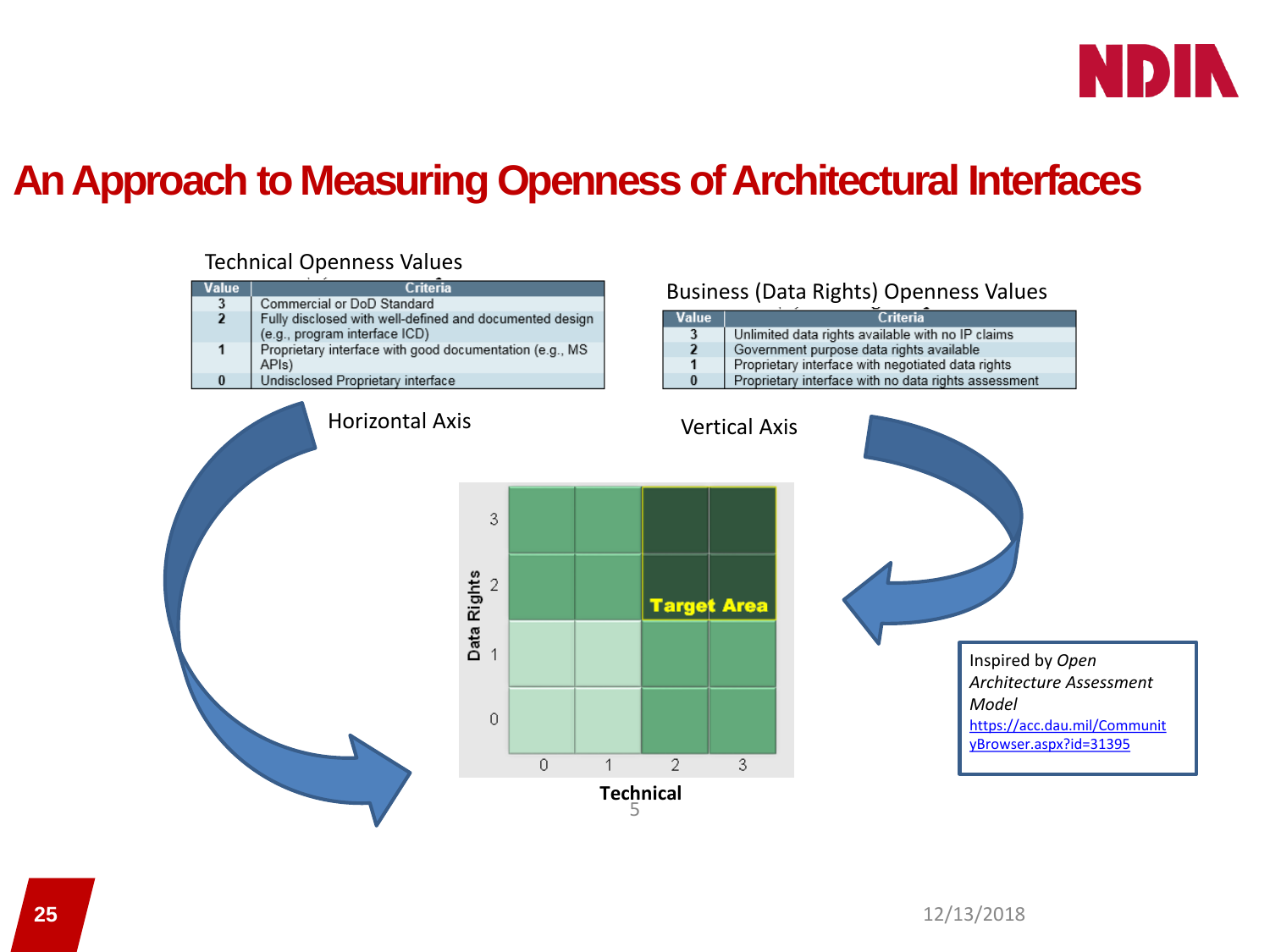

#### An Approach to Measuring Modularity (1 of 2)

| <b>Technical Modularity Quality Indicator Values</b> |                                                                                 |  |
|------------------------------------------------------|---------------------------------------------------------------------------------|--|
| Value                                                | Criteria                                                                        |  |
| $3$ to $0$                                           | Use of Loosely Coupled Interfaces between Modules                               |  |
| $3$ to $0$                                           | Use of Interfaces of Low Complexity (Logical and Physical)                      |  |
|                                                      | Use of Data Model (Conceptual Logical and Physical) use in Interface design and |  |
| 3 to 0                                               | <b>documentation</b>                                                            |  |
| $3$ to 0                                             | Overall minimization of Complexity of Inter-module Integration                  |  |
|                                                      |                                                                                 |  |
|                                                      |                                                                                 |  |
| 3-Extensive 2--Moderate 1--Low 0--None               |                                                                                 |  |

| <b>Business Modularity Indicator Values</b> |                                                                                 |  |
|---------------------------------------------|---------------------------------------------------------------------------------|--|
| Value                                       | Criteria                                                                        |  |
|                                             | (Contribution to Cost and Schedule Improvement)                                 |  |
| $3$ to $0$                                  | <b>Facilitation of Technology Insertion</b>                                     |  |
| $3$ to $0$                                  | Reuse amonst product lines providing economy in production quantity             |  |
| $3$ to $0$                                  | Modular independence sufficient to facilitate Competition for Module production |  |
| $3$ to $0$                                  | Reduces Complexity and Systems Integration Risk                                 |  |
| $3$ to $0$                                  | Potential Reuse in other systems                                                |  |
| $3$ to 0                                    | Potential use or reuse in commercial systems                                    |  |
|                                             |                                                                                 |  |
| 3-Significant 2--Moderate 1--Low 0--None    |                                                                                 |  |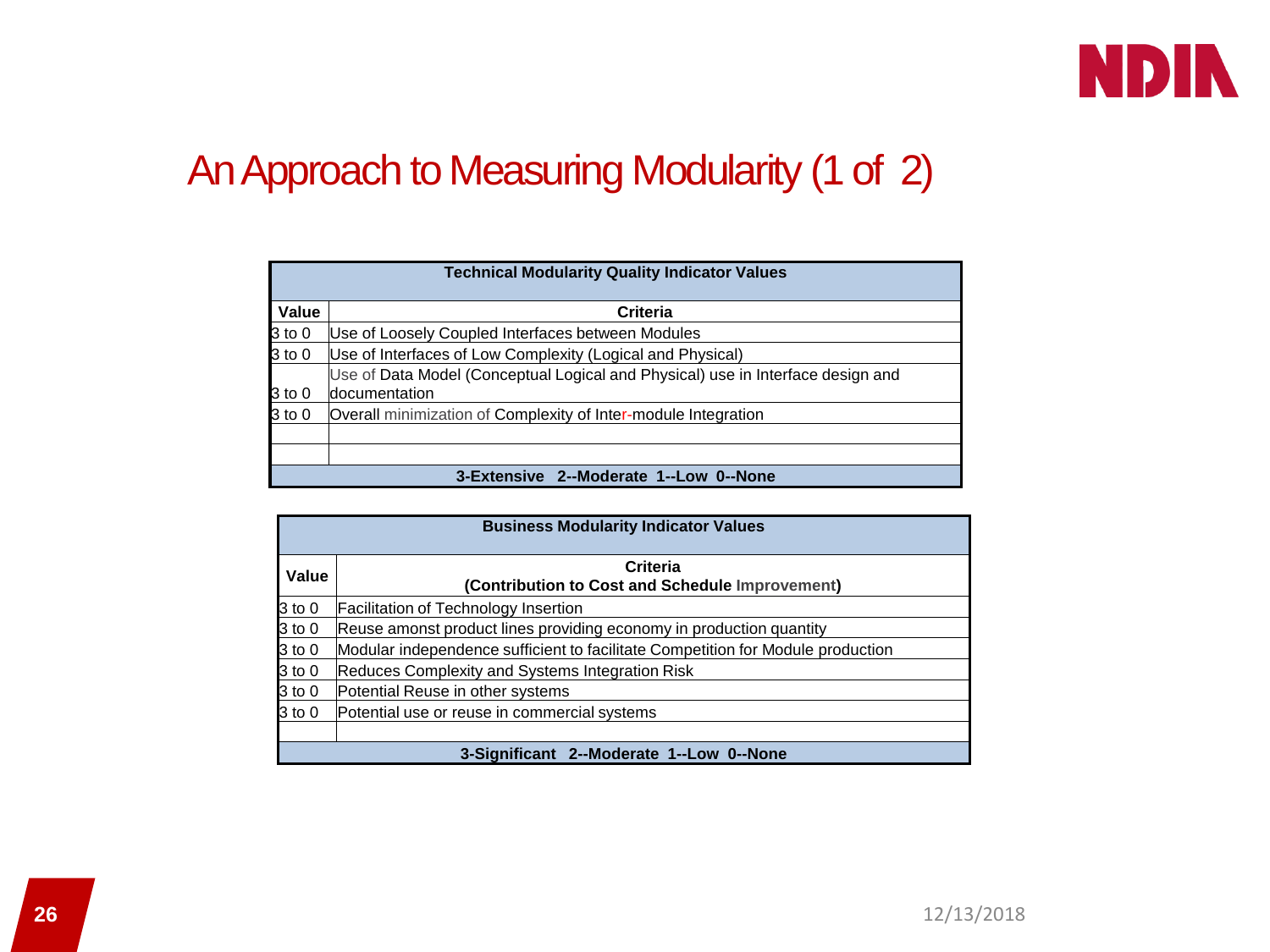

#### An Approach to Measuring Modularity ( 2 of 2)

| <b>Technical Modularity Quality Indicator Values</b> |                                                                                        |  |
|------------------------------------------------------|----------------------------------------------------------------------------------------|--|
| Value                                                | Criteria                                                                               |  |
| 3 <sub>to</sub> 0                                    | Use of Loosely Coupled Interfaces between Modules                                      |  |
| 3 <sub>to</sub> 0                                    | Use of Interfacesof Low Complexity (Logical and Physical)                              |  |
| 3 <sub>to</sub> 0                                    | Data Model (Conceptual Logical and Physical) use in Interface design and documentation |  |
| 3 <sub>to</sub> 0                                    | Overall Complexity of Intermodule Integration                                          |  |
|                                                      |                                                                                        |  |
|                                                      |                                                                                        |  |
| 3-Extensive 2--Moderate 1--Low 0--None               |                                                                                        |  |

#### Horizontal Axis

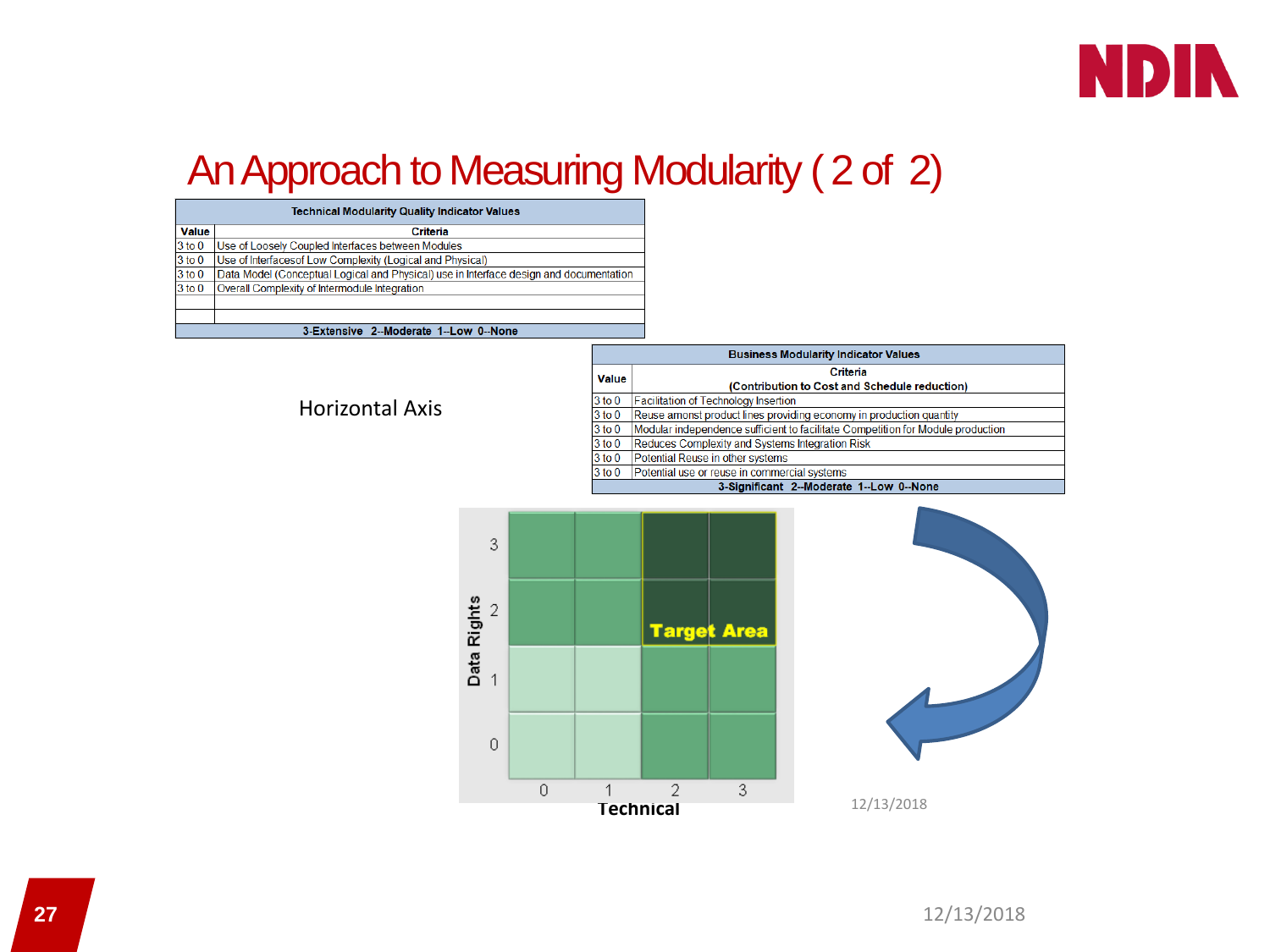### **Current Legislation Direction (1 of 3)**



**The current legislation affects many aspects of acquisition process. The following is from the current legislation:**

**(114 TH CONGRESS 2d Session, REPORT 114–840, NATIONAL DEFENSE AUTHORIZATION ACT FOR FISCAL YEAR 2017. CONFERENCE REPORT TO ACCOMPANY S. 2943, page 255)**

**Analysis of Alternatives The Director of Cost Assessment and Performance Evaluation, in formulating study guidance for analyses of alternatives for major defense acquisition programs and performing such analyses under section 139a(d)(4) of this title, shall ensure that any such analysis for a major defense acquisition program includes consideration of evolutionary acquisition, prototyping, and a modular open system approach.**

**Acquisition Strategy In the case of a major defense acquisition program that uses a modular open system approach, the acquisition strategy required under section 2431a of this title shall:**

**(1) clearly describe the modular open system approach to be used for the program;**

**(2) differentiate between the major system platform and major system components being developed under the program, as well as major system components developed outside the program that will be integrated into the major defense acquisition program;**

**(3) clearly describe the evolution of major system components that are anticipated to be added, removed, or replaced in subsequent increments;**

**(4) identify additional major system components that may be added later in the life cycle of the major system platform;**

**(5) clearly describe how intellectual property and related issues, such as technical data deliverables, that are necessary to support a modular open system approach, will be addressed; and**

**(6) clearly describe the approach to systems integration and systems-level configuration management to ensure mission and information assurance.**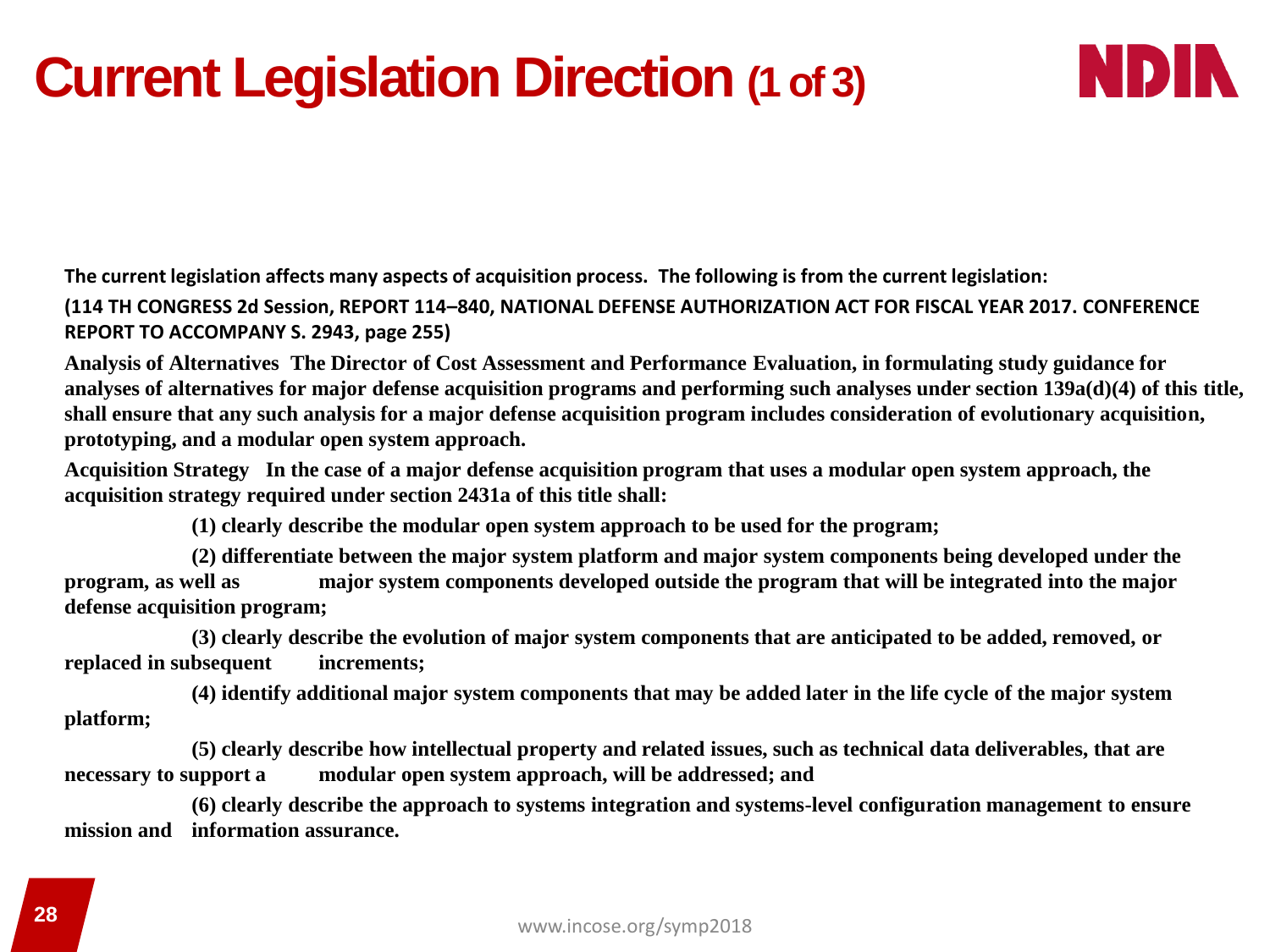### **Current Legislation Direction (2 of 3)**



**Request for Proposal The milestone decision authority for a major defense acquisition program that uses a modular open system approach shall ensure that a request for proposals for the development or production phases of the program shall describe the modular open system approach and the minimum set of major system components that must be included in the design of the major defense acquisition program.**

**MILESTONE B.—A major defense acquisition program may not receive Milestone B approval under section 2366b of this title until the milestone decision authority determines in writing that—**

**(1) in the case of a program that uses a modular open system approach:**

**(A) the program incorporates clearly defined major system interfaces between the major system platform and major system components, between major system components, and between major system platforms;**

**(B) such major system interfaces are consistent with the widely supported and consensus-based standards that exist at the time of the milestone decision, unless such standards are unavailable or unsuitable for particular major system interfaces; and**

**(C) the Government has arranged to obtain appropriate and necessary intellectual property rights with respect to such major system interfaces upon completion of the development of the major system platform; or**

**(2) in the case of a program that does not use a modular open system approach, that the use of a modular open system approach is not practicable.**